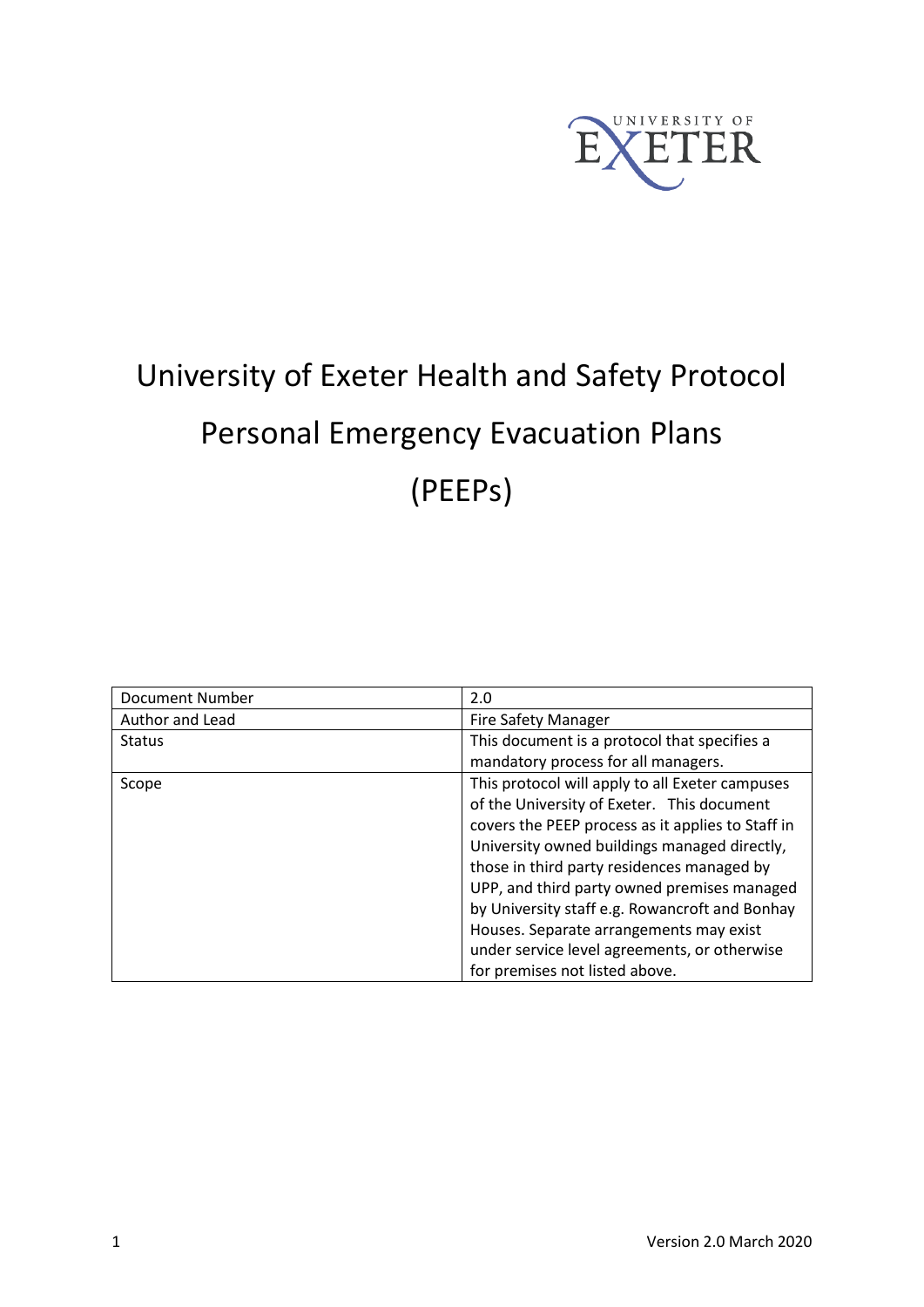| Contents     | Page Number                                              |             |
|--------------|----------------------------------------------------------|-------------|
| 1.0          |                                                          |             |
|              | Aim of Process<br>1.1                                    | 3           |
|              | What is a PEEP?<br>$1.2^{\circ}$                         | 4           |
|              | 1.3<br>Who needs a PEEP?                                 | 4           |
| 2.0          | 1.4<br>Identifying the Need                              | 4<br>4      |
| 3.0          |                                                          | 5           |
|              |                                                          | 6           |
| A 1.0        |                                                          | 6           |
| A2.0         |                                                          | 6           |
|              | A 2.1 Outcome of Initial Assessment                      | 6           |
| $A$ 3.0      |                                                          | 7           |
|              | A 3.1 Outcomes of PEEP Assessment Interview              | 7           |
| $A$ 4.0      |                                                          |             |
|              | $A$ 4.1 – A 4.6 Outcomes                                 | 8-9         |
|              |                                                          |             |
|              |                                                          |             |
|              | Appendix A1 Initial Assessment Form (Student)            | 10          |
|              | Appendix A2 Full assessment Form (Student) Parts 1 and 2 | 11          |
|              | Appendix A3 PEEP Pro Forma Parts 1 and 2                 | 15          |
|              |                                                          | 18          |
| B 1.0        |                                                          | 18          |
| B 2.0        |                                                          | 18          |
|              | A 2.1 Outcome of Initial Assessment                      |             |
| B 3.0        |                                                          | 19          |
|              | B 3.1 Outcomes of PEEP Assessment Interview              |             |
| <b>B</b> 4.0 |                                                          | 20          |
|              | $B$ 4.1 – B 4.6 Outcomes                                 | 20          |
|              |                                                          | 21          |
|              |                                                          | 21          |
| Appendix B1  | Initial Assessment Form (Staff)                          | 22          |
| Appendix B2  | Full Assessment Form (Staff) Parts 1 and 2               | 23          |
| Appendix B3  | PEEP Pro Forma Parts 1 and 2                             | 28<br>31-32 |
|              |                                                          |             |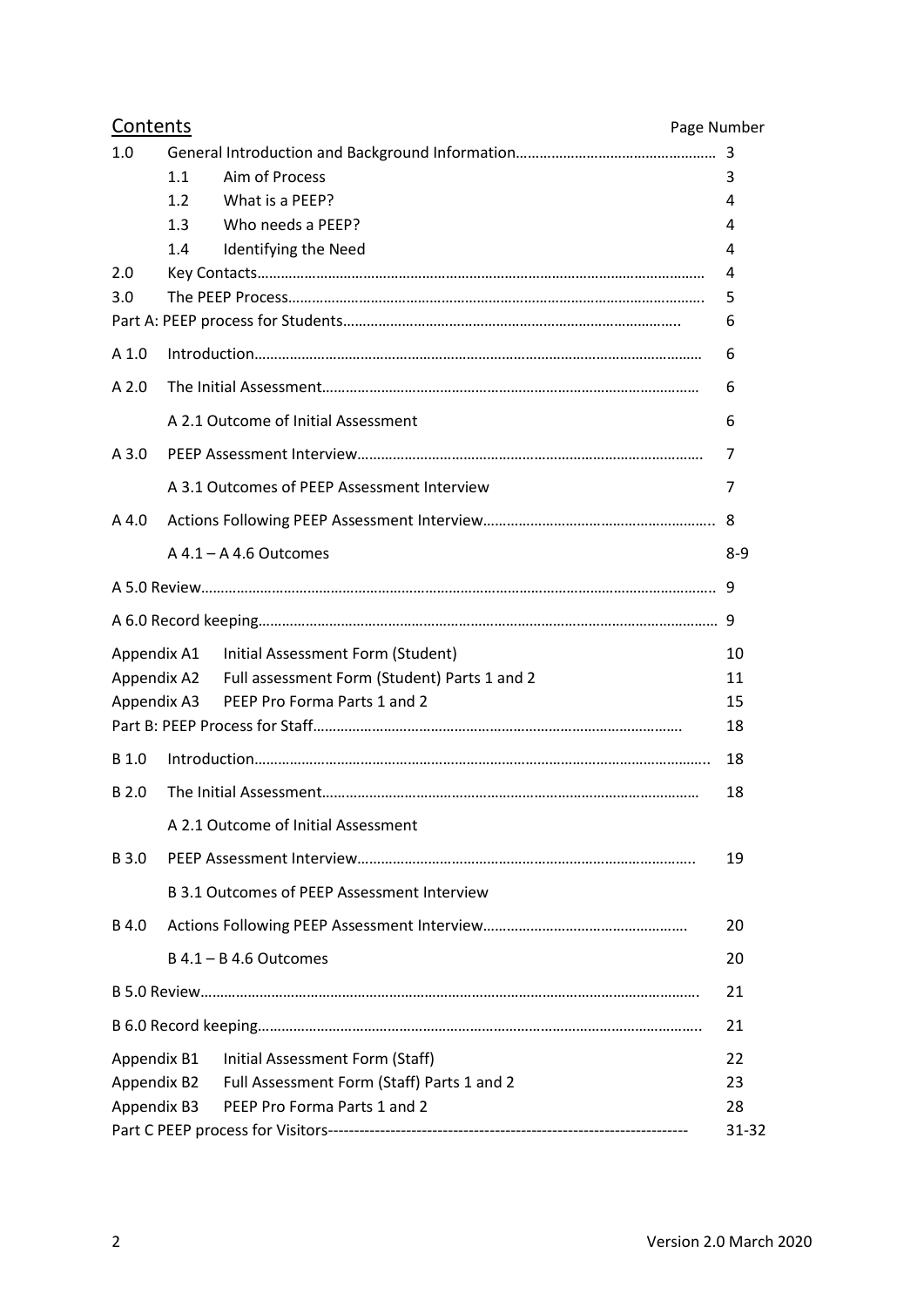# 1.0 General Introduction and Background Information

All buildings on University premises are provided with means of escape in case of fire or other foreseeable emergency. This can be defined as:

'A structural means whereby a safe route is provided for persons to leave the building, by their own unaided efforts to a place of safety clear of the building.'

There are persons with a range of special assistance needs who are unable to leave a building by their own unaided efforts. For example those:

- accompanied by an assistant;
- having a guide or companion animal;
- using alternative forms of information and communication;
- having an ambulatory disability;
- using a wheeled mobility appliance;
- who are easily fatigued;
- who easily experience acute anxiety in an emergency;
- who easily experience extreme confusion in an emergency;
- who may experience seizures in an emergency.

The University has legal duties of care to provide assistance to these people. (Both the Equality Duty and the general duty under The Regulatory Reform (Fire Safety) Order 2005 apply).

For want of a better term, for the purposes of this document, we shall call such persons, Persons with Assistance Needs (PANs)

It is important that everyone understands that planning for an emergency evacuation is about planning for exceptional circumstances, not an everyday occurrence. When writing escape plans that include PANs, there is sometimes a tendency to overplay the safety issue to the detriment of the independence and dignity of the PAN.

This document outlines a process by which this issue can be dealt with in a practical equality-based manner. It is aimed at all staff, and contains mandatory duties for those with managerial responsibilities.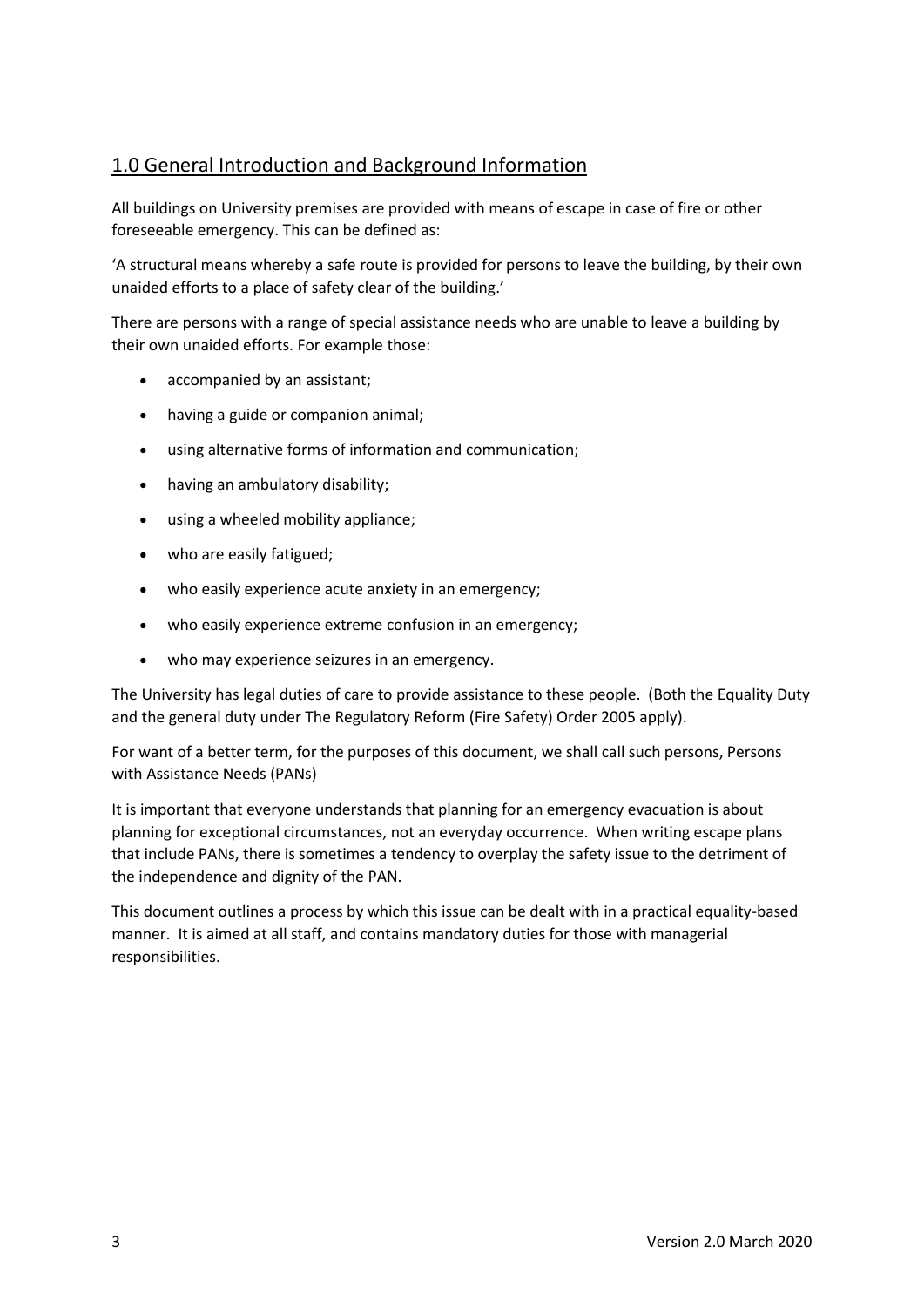#### 1.1 Aim of PEEP Process

The aim of this process is to determine the appropriate assistance action to take place in the event of an evacuation, to ensure the safety of the PAN and that of those persons offering the assistance.

#### 1.2 What is a PEEP?

PEEP is an acronym that stands for Personal Emergency Evacuation Plan. It is a plan of action to be taken to assist a person who cannot leave the building in an emergency by their own unaided efforts. Not every PAN will require a PEEP and some may require more than one.

This document explains who and what they are for, how they are produced and who is responsible for each part of the process.

#### 1.3 Who Needs a PEEP?

The general emergency evacuation plan for a University building should, as a matter of course, have included provision for checking on PANs, and for providing assistance for them (see the Emergency Evacuation Protocol).

For example: Fire Marshals will check the refuge points in their area and will generally be aware of the location of members of staff who are PANs.

However, in situations where Fire Marshals are not in place, for example out of normal building working hours or in student residences, then special provision may need to be made. There may also be circumstances where standard response actions are not appropriate or adequate. Catering for such special circumstances is the province of the PEEP.

#### 1.4 Identifying the Need

Anyone who could have difficulty following the normal evacuation plan for a building could potentially need a PEEP. PANs may be identified in a number of different ways e.g. as part of the accommodation office processes, by their contact with AccessAbility, or the Staff Disability and Wellbeing Advisor, by a line manager, or as part of the recruitment process or by a casual encounter or contact with a visitor to the University.

#### 2.0 Key Contacts

AccessAbility: 0300 555 0444 – accessability@exeter.ac.uk

Disability Advisor: 01392 72 6187 – j.hurry@exeter.ac.uk

Fire Safety Manager: 01392 72 5338 – a.lock-mifiree@exeter.ac.uk

Fire Safety Team: - 01392 72 6176 – firesafety@exeter.ac.uk

Estate Patrol: 01392 72 3999 (non-emergency) - 01392 72 2222 (emergency)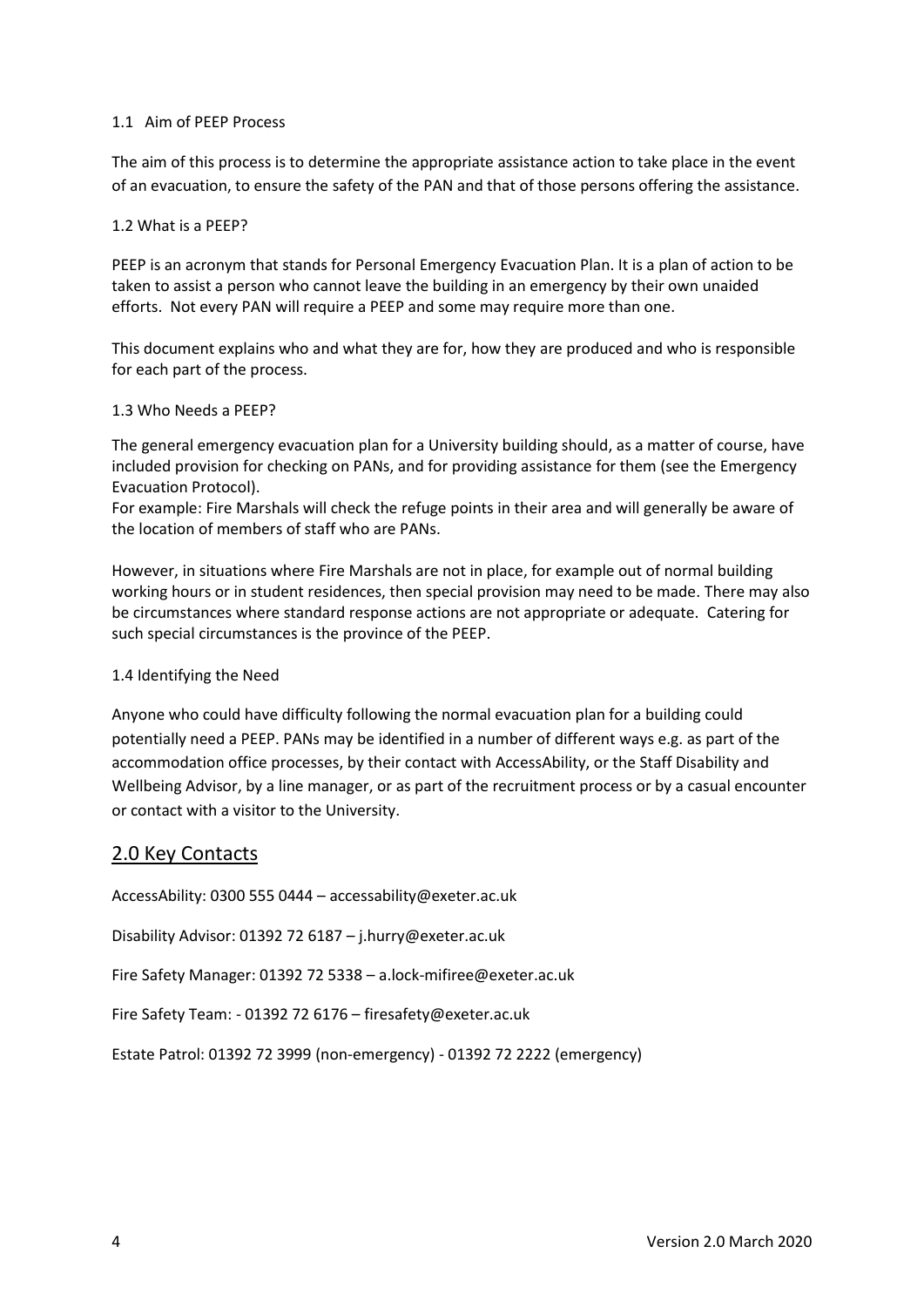# 3.0 The PEEP Process

The PEEP processes for staff, students and visitors are conceptually identical, but slightly different in how the process is applied in practice. This document therefore has three parts, one for each application of the process.

> Part A: Students Part B: Staff Part C: Visitors

The appendixes to each part contain the forms necessary for that part of the process.

Please note that the independence and dignity of the person is very important and if they do not want to take part in the process we should respect that decision. That does not mean that we do not have a duty to consider their needs and efforts should be made to persuade them of the benefits of the PEEP system. If the PAN does not wish to take part, the process should still be followed as far as possible. Once an outcome is reached this should be communicated to the PAN and further attempts made to engage them in the process at this point. Ultimately we may need to consider excluding a person from a particular activity, building or space, for their own safety or for the safety of those who would come to their aid.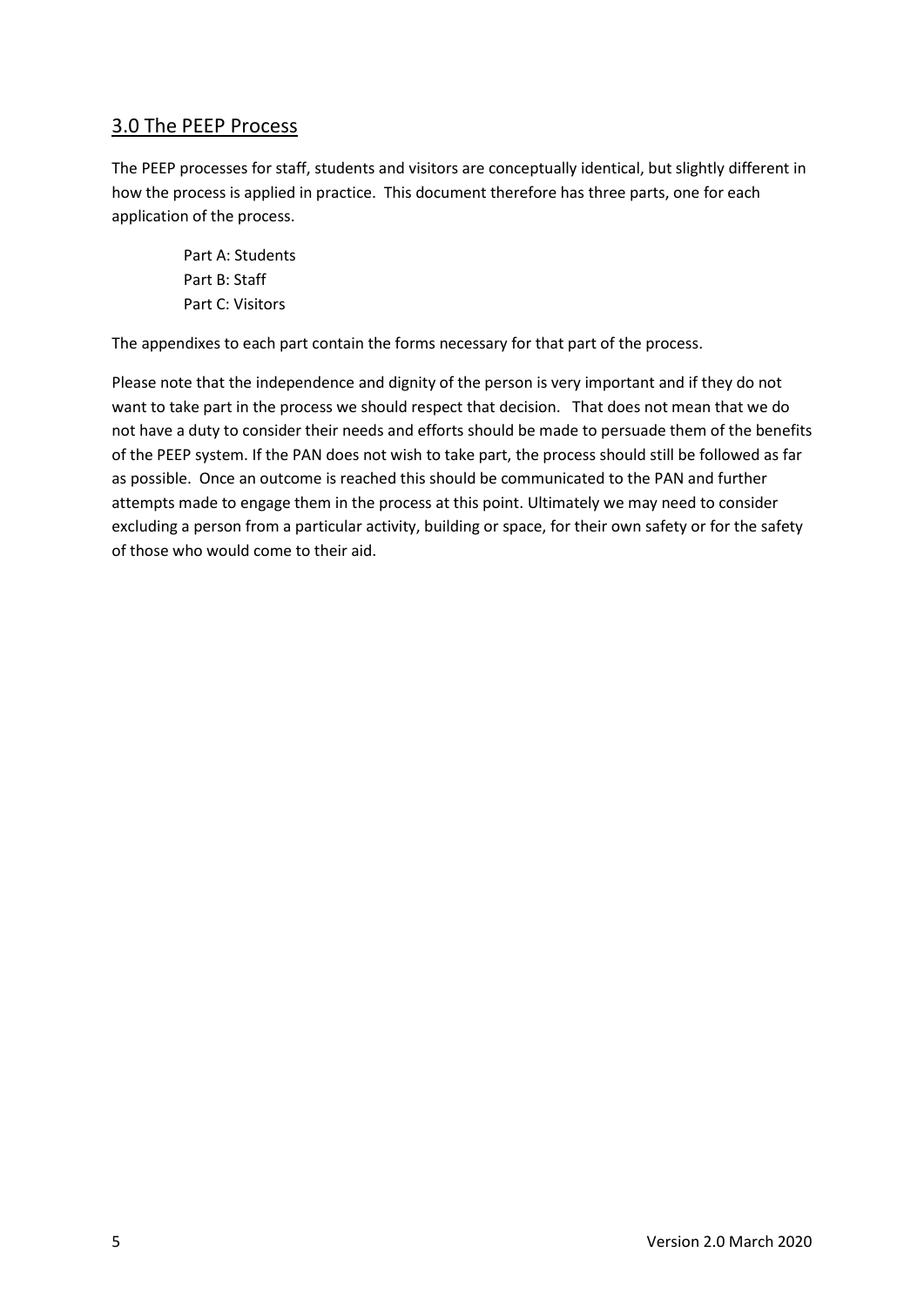# Part A: PEEP Process for Students

#### A 1.0 Introduction

The PEEP process should ideally form part of the induction process of the University; the PEEP interview being, in normal circumstances, carried out before the student takes up residence or commences a course of study. Clearly this is not always possible, in which case it should be carried out as soon as practicable, bearing in mind that failing to do so could expose the student or persons coming to their aid in an emergency, to an increased level of risk.

It is advisable to read the general introduction and background information section of this document and familiarize yourself with all of Part A before carrying out the process with students.

#### A 2.0 Initial Assessment

Once the potential need for a PEEP is identified, either during an application process or due to a change of circumstances, an initial assessment needs to be carried out to see if the full process is necessary. It may be possible to establish that a PEEP is not actually necessary and that standard evacuation procedures can apply. In such a case the initial assessment form is all that is needed to record this information.

This assessment is carried out by the PAN's Residence Manager (or prospective Residence Manager) using form (Appendix A1) to record the outcomes. It is possible for this to be done by telephone, email or face-to-face.

Whatever method is chosen it is for the person filling in the form to satisfy themselves that the information is complete. This is important as the effectiveness of this process and hence the safety of the person in an emergency can rest on the information gained in this simple initial assessment.

#### A 2.1 Outcome of Initial Assessment

Three questions form the basis of the initial assessment the answers being recorded on the Initial Assessment form:

- 1. Would you be able to hear the fire alarm being activated at all times (including in the shower or whilst asleep?
- 2. Would you be able to make your way to a fire assembly point in a reasonable time if the alarm were activated, opening fire doors and negotiating stairs en route?
- 3. Would you normally need any aids or a buddy/carer to assist you in your evacuation, e.g. wheelchair, crutches, assistance animal?

If the answer is *no* to either of the first two questions then a full assessment interview should take place, so that the persons needs can be fully assessed. It is important therefore that the initial assessment is completed as soon as possible after the potential need is identified. In this case mark the further referral *yes* box.

If the answer is *yes* to both these two questions then special arrangements are not necessary. (In which case, you should answer *no* to the referral question). However, if as would normally be the case, the interview has taken place prior to the commencement of a course of study, or before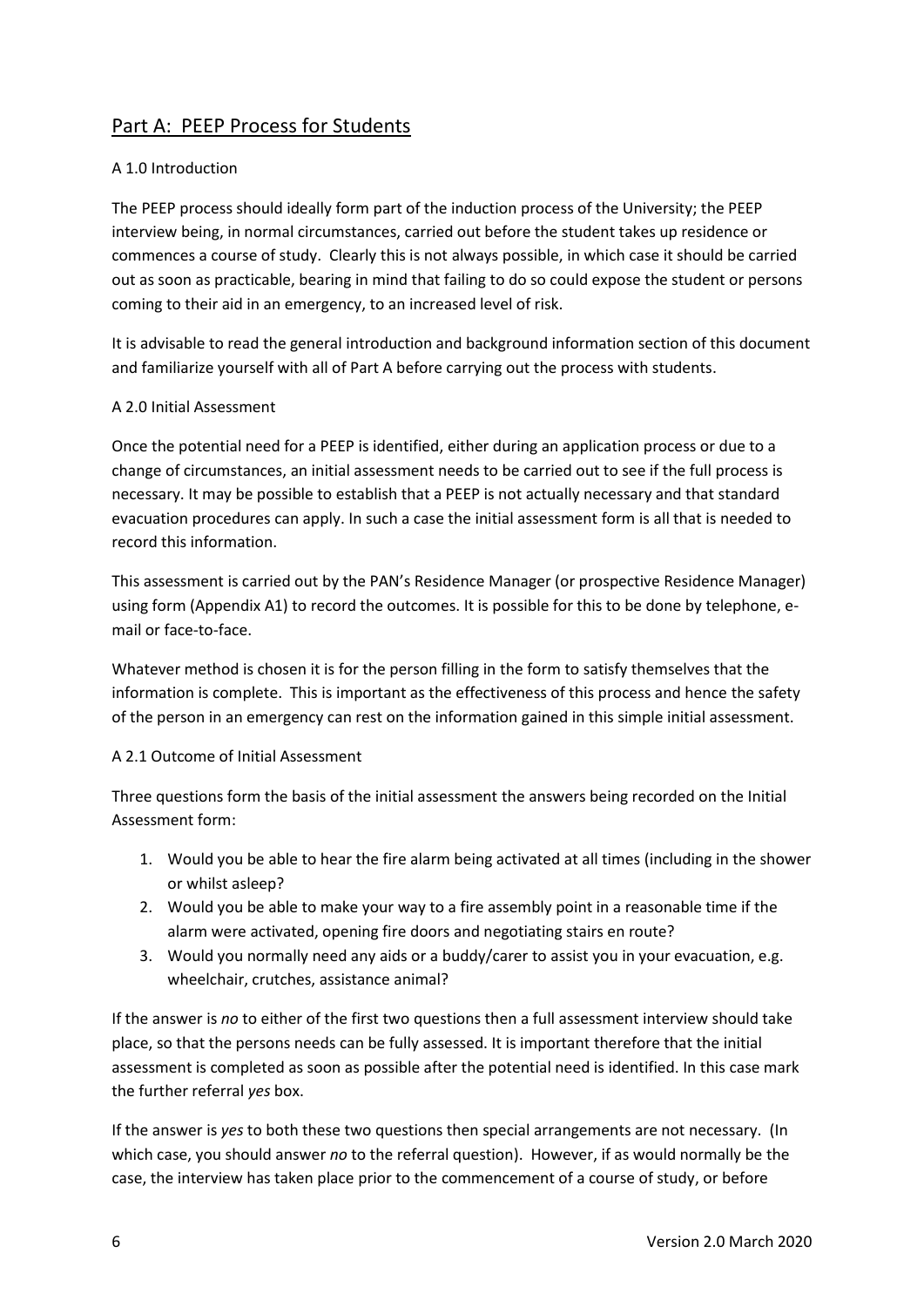moving to a new research or study area, then the questions should be revisited as part of the induction process. The interviewee should be told that (s)he can raise any problems that arise at any time, and the process should be revisited if relevant circumstances change.

If the answer to the third question is *yes* then then AccessAbility should be contacted to ensure that they are aware that there may be other needs outside the scope of this process.

#### A 3.0 PEEP Assessment Interview

Once it is established that there is a possibility of a PEEP being needed, a face to face interview with the PAN should take place. This is normally conducted by the Residence Manager, with the assistance of the Fire Safety Manager, and AccessAbility as necessary. It should be established whether PEEP's are required for buildings other than the student's accommodation block

The form in Appendix A2 provides both a structure for the discussions in and a record of the outcomes. This interview should take the form of consultation and discussion, with the process and possible outcomes being explained to the PAN and agreement reached as to the way forward. Since the divulgence of personal information forms part of the interview process, the interviewer should seek the informed consent of the interviewee before seeking such information. Reassurance should be given that their information will be treated as confidential and only shared with those who are directly involved in the process, and only so far as is necessary for them to carry out their task. It is important to visit the actual residence and other buildings involved and follow the escape routes.

#### A 3.1 Outcomes of PEEP Assessment Interview

There are six possible outcomes from the assessment interview:

- 1. No action needed standard evacuation procedures apply;
- 2. Devise standard PEEP action Plan;
- 3. Adjustments required or to be made by University;
- 4. Adjustments required or to be made by PAN;
- 5. Adjustments not practicable exclusion from a space or activity by mutual consent;
- 6. Adjustments not practicable no agreement reached;

The action to be taken for each of these outcomes is given below

#### A 4.0 Actions following PEEP interview

*The outcome of the PEEP interview and any actions decided upon, are recorded on part 2 of the interview form (Appendix A2)* 

#### A 4.1 Outcome 1

- 1. No specific actions relating to escape activity are necessary.
- 2. Reaffirm that the PAN is aware of the building evacuation plan and retain the record of the interview.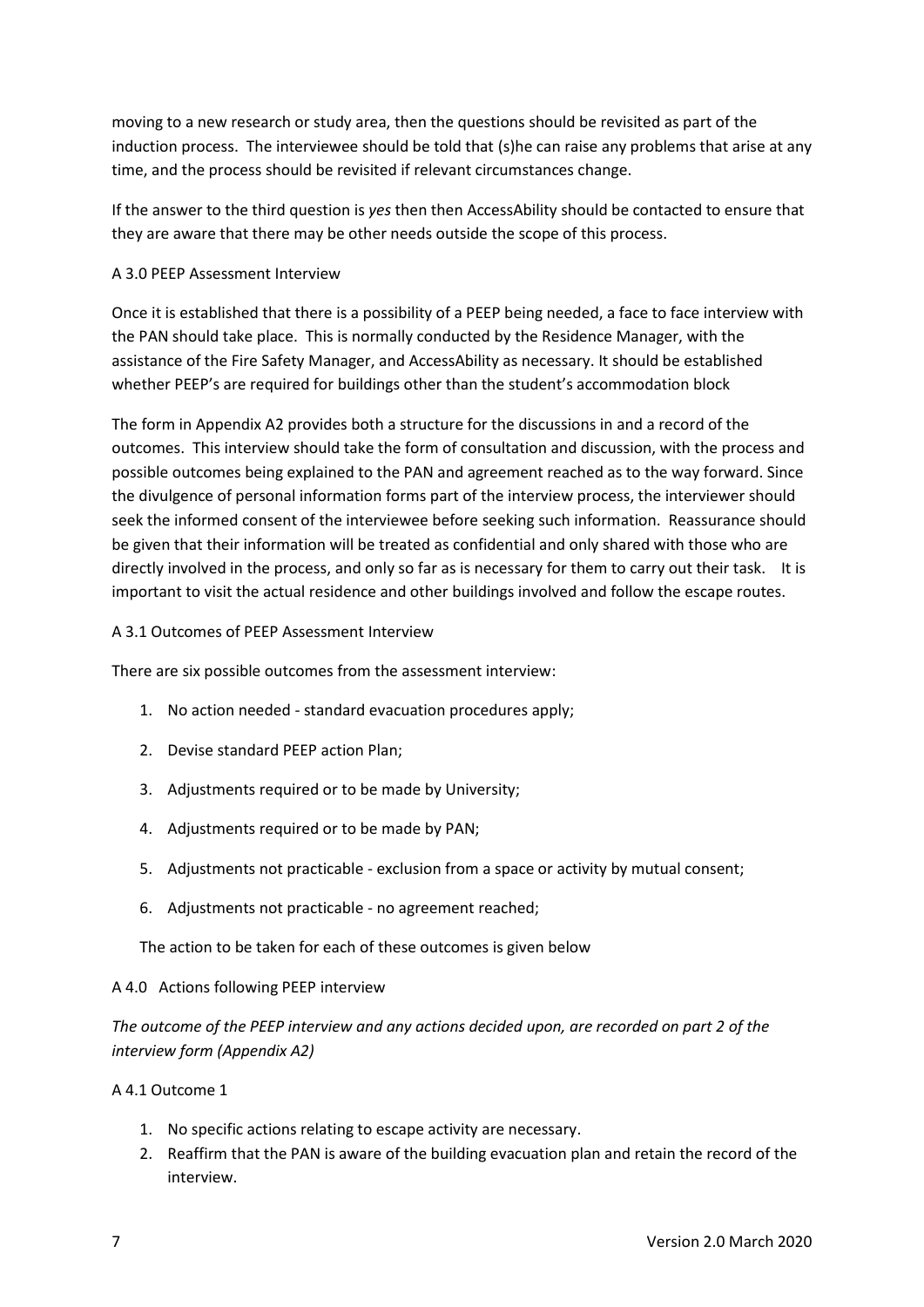- 3. The person making the initial referral should be informed of the outcome.
- 4. The Person in Charge should be informed of the outcome.
- 5. Remind the PAN that if their residence or the locations of their work/study activities change then the process should to be revisited.

#### A 4.2 Outcome 2

A PEEP should be devised using the PEEP pro forma (Appendix A3). This is in two parts, Part 1 for the PAN's actions and guidance and Part 2 for the actions of those who may be called upon to assist

Part 1 should be signed by the PAN and the Assessor. Part 2 should be attached and a copy of part 2 given to:-

- 1. Estate Patrol by e-mail.
- 2. The Person in Charge (by e-mail). The Person in Charge will send a copy to the Evacuation Officer for the building (if applicable) and place a copy in the Building Fire Box.
- 3. Any other person named as an assistant.

#### A 4.3 Outcome 3

If it is considered by the assessor that reasonable adjustments can be made to accommodate the needs of the PAN then the Fire Safety Team can provide advice, if requested and the Assistant Director for Residences should be informed using Part 2 of the form. The Residence Manager will then liaise with the Assistant Director for Residences and Estate Services in order to implement these changes. In the event that these changes involve buildings other than residences then the Residences Manager will liaise with the Person in Charge for the same purpose. It is also possible that timetable adjustments can be made to facilitate the PAN's needs. The PAN's College or timetabling should be consulted. In the interim it may be necessary to relocate the individual until such adjustments are completed or other adjustments to sleeping/research/study may be implemented on a temporary basis.

#### A.4.4 Outcome 4

It may be possible to facilitate the use of standard evacuation procedures or a PEEP, by some adjustment by the PAN. For example: a change in study pattern or locations, or use of other physical aids.

#### A 4.5 Outcome 5

If it is not practicable to provide a means by which the PAN can be safely evacuated in an emergency then the parties involved should reach a consensus on what action to take. This may include changing a PAN's accommodation arrangements, or location of study or research activity.

#### A 4.6 Outcome 6

In the unlikely event that a satisfactory outcome cannot be reached by mutual consent, it may be necessary for the Residence Manager to impose an outcome for the safety of other members of staff who may be called upon in an emergency. The PAN can appeal against this decision by way of a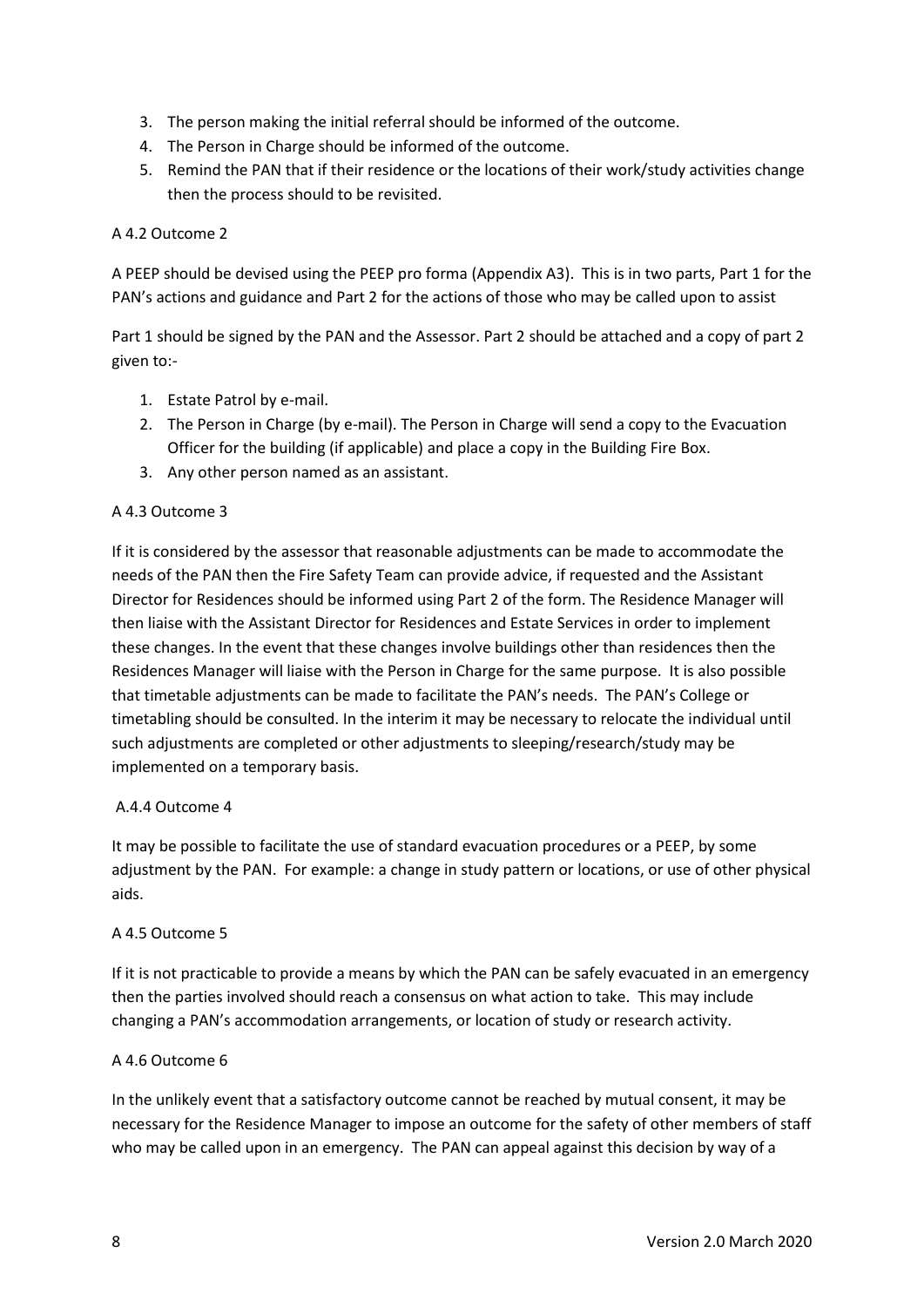formal complaint in writing to the Dean of his/her College, who will ensure that the matter is investigated in a way appropriate to the nature of the complaint.

#### A 5.0 Review

It is a good practice for the parties to meet again at an agreed time to review whether the actions have been implemented and are working satisfactorily. Clearly, if outcomes 3-6 are reached then once further action has been satisfactorily completed, we then revert back to outcome 1 or 2.

The process should be reapplied when the student moves to a different residence, or utilises different buildings for work or study, or circumstances change such that the actions decided upon are no longer appropriate. The movement form for students should incorporate the fact that the person has or may need a PEEP.

The PEEP form should be removed from the Fire Box for the Building as soon as the PEEP is no longer required or relevant to that building.

#### A 6.0 Record Keeping

It is important that we maintain an audit trail to show compliance with our statutory duties. To this end it is necessary that the records of actions taken in pursuance of this protocol are kept up to date. It is prudent to review these regularly. Initially this should be monthly.

Care must be taken to ensure the security and ethical treatment of personal information. Forms associated with this process have separate sections so that personal data can be seen only by those that need access to it. A master copy of the forms used will be kept for three years. Any and all other copies should be destroyed immediately they cease to be useful in relation to facilitating evacuation activity.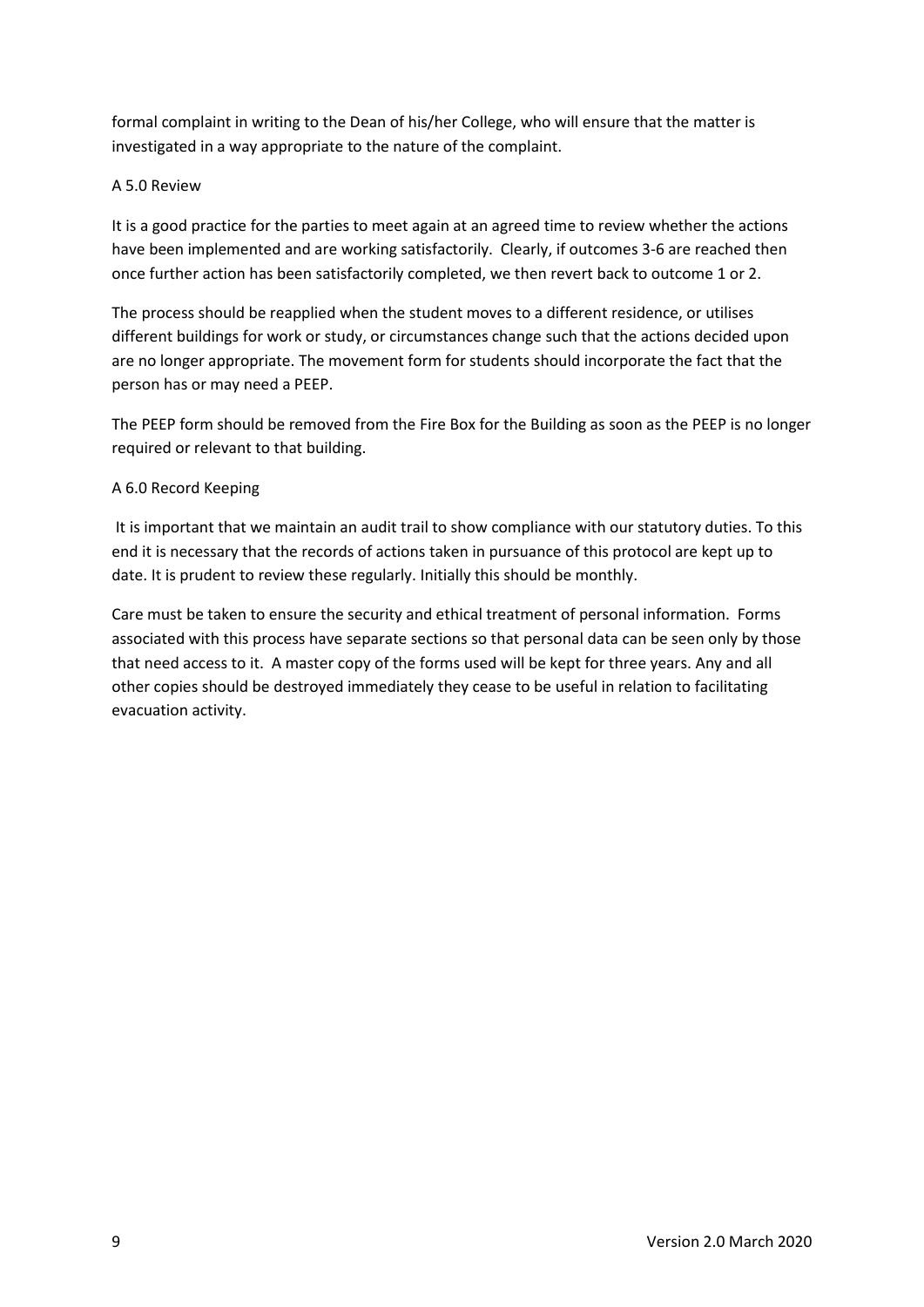

## **Initial Emergency Evacuation Assessment - Student**

Please take a few minutes to answer these questions about how you would cope in an emergency evacuation. The answers will assist us in deciding if you need a more detailed assessment and whether further action is required to ensure you can safely and effectively evacuate University premises in any emergency situation.

| <b>NAME</b><br><b>DATE</b>                                                                                                                                            |  |
|-----------------------------------------------------------------------------------------------------------------------------------------------------------------------|--|
| <b>CONTACT DETAILS</b>                                                                                                                                                |  |
| ACCOMMODATION ADDRESS                                                                                                                                                 |  |
| UNIVERSITY STUDENT NO.                                                                                                                                                |  |
| Would you be able to hear the fire alarm being activated at all times (e.g: in the shower or asleep)<br>YES/NO                                                        |  |
| Would you be able to make your own way to a Fire Assembly point in reasonable time if the alarm was activated,<br>opening fire doors and negotiating stairs en route? |  |
| YES/NO<br>Would you normally need any aids/buddy or carer to assist you in your evacuation e.g. wheelchair, crutches, assistance                                      |  |
| animal?<br>YES/NO                                                                                                                                                     |  |
| If yes Please state which:                                                                                                                                            |  |
| Any other relevant information?                                                                                                                                       |  |

#### *For Office Use Only*

| Name of Assessor                                                                                                | Full Assessment Required? | YES/NO |  |  |
|-----------------------------------------------------------------------------------------------------------------|---------------------------|--------|--|--|
| Position                                                                                                        |                           |        |  |  |
| Refer for further assessment                                                                                    | YES/NO                    |        |  |  |
| If Yes send copy of form to                                                                                     | AccessAbility             |        |  |  |
| Does this person appear to have sufficient command of English to understand verbal directions in the case of an |                           |        |  |  |
| emergency? YES/NO                                                                                               |                           |        |  |  |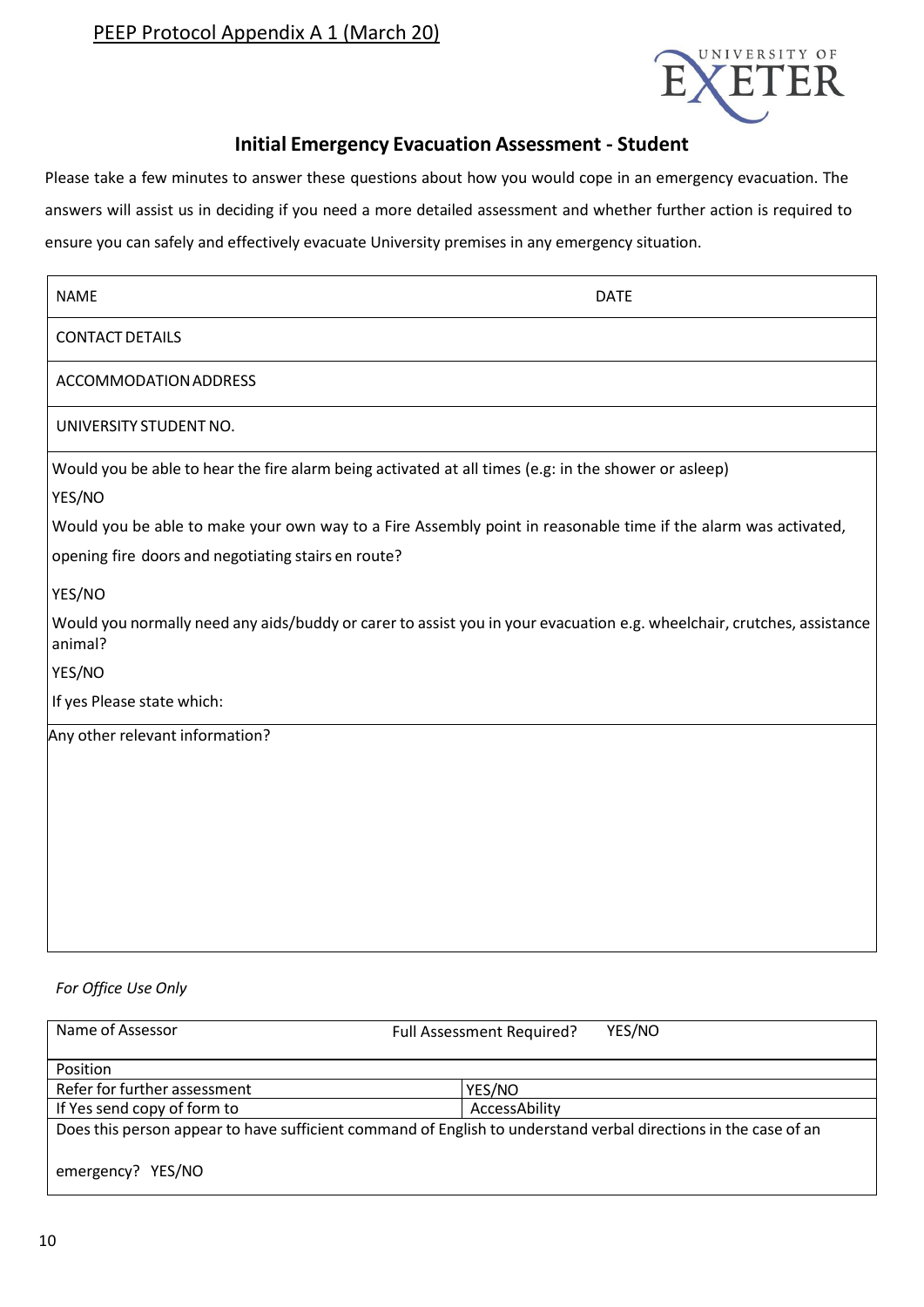

# **PEEP Full Assessment Form – Student**

PART 1

| Name                                                                                                                                             |                    |
|--------------------------------------------------------------------------------------------------------------------------------------------------|--------------------|
| University Student Number                                                                                                                        | Assessor's Name    |
| College                                                                                                                                          |                    |
| <b>Accommodation Address</b>                                                                                                                     |                    |
| <b>Mobile Number</b>                                                                                                                             | Contact No.        |
| <b>Email Address</b>                                                                                                                             |                    |
| Is this PEEP being created for a temporary or permanent condition?                                                                               |                    |
| If temporary, please state a review date (this should be when your condition is<br>expected to improve such that you will no longer need a PEEP) | Date of Assessment |
| What is the nature of your condition or disability?                                                                                              |                    |
|                                                                                                                                                  |                    |
| How does your condition/disability affect you?                                                                                                   |                    |
| In which buildings (other than accommodation) will you be spending most of<br>your time?                                                         |                    |
|                                                                                                                                                  |                    |

|                                                                                                         | Please<br>Circle | Comments |
|---------------------------------------------------------------------------------------------------------|------------------|----------|
| Are you able to RAISE the alarm in an<br>emergency?                                                     | Yes No           |          |
| Can you HEAR the fire alarm under normal<br>circumstances? Please indicate if you wear<br>hearing aids. | Yes No           |          |
| Are you able to read and follow normal Fire<br>Exit signs?                                              | Yes No           |          |
| Are you able to open fire doors unaided                                                                 | Yes No           |          |
| Are you able to use stairs unaided                                                                      | Yes No           |          |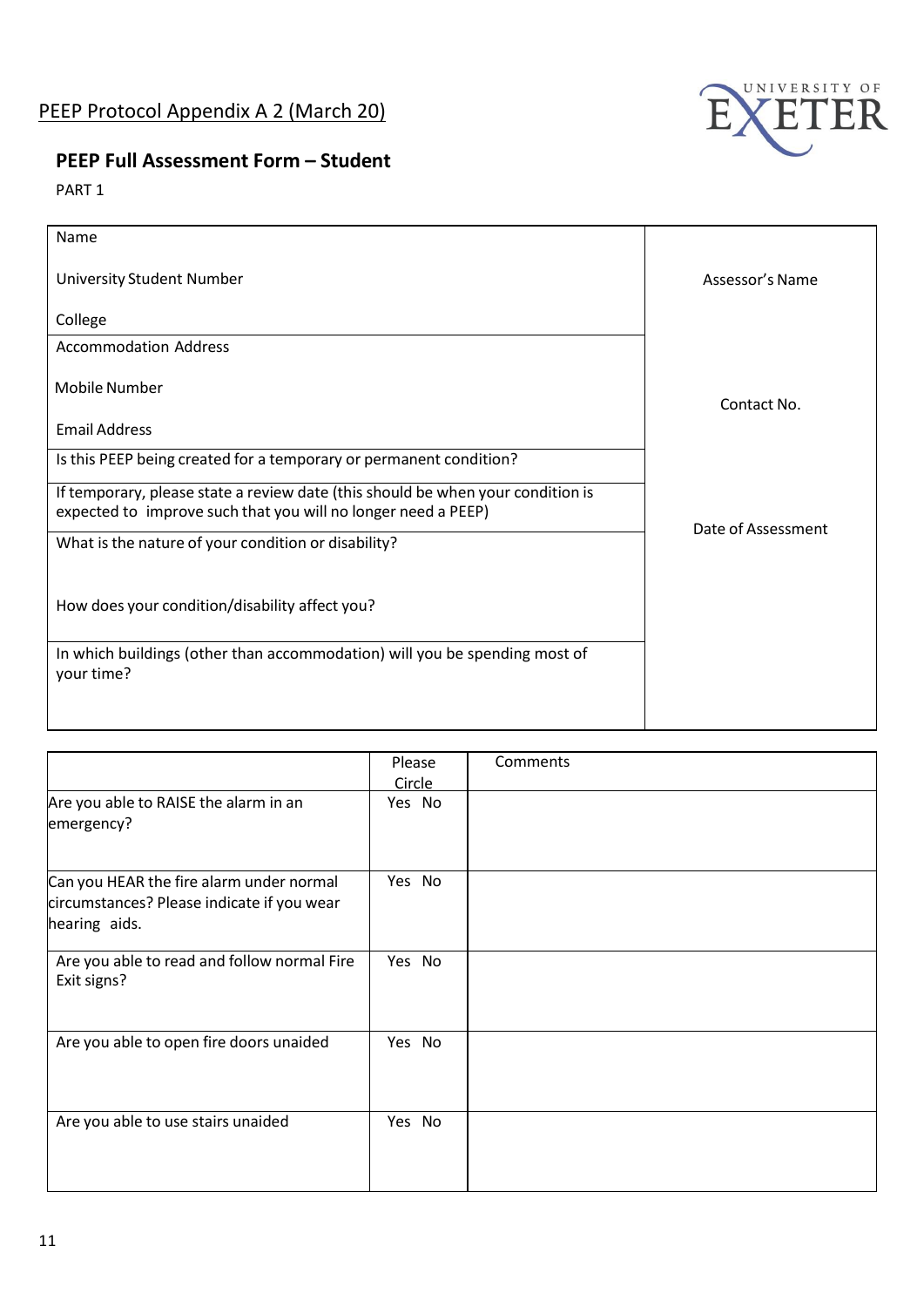| Do you usually need longer to evacuate a<br>building than other people?                                                                                                           | Yes No               |                                                                                                                                                |
|-----------------------------------------------------------------------------------------------------------------------------------------------------------------------------------|----------------------|------------------------------------------------------------------------------------------------------------------------------------------------|
| Do you use any mobility aids? (e.g.<br>manual wheelchair, electric wheelchair,<br>crutches, walking frame, assistance dog,<br>prosthetic limbs)                                   | Yes No               | If yes, please state                                                                                                                           |
| If you use a wheelchair is it required in<br>all circumstances? (Yes) or can it be<br>disposed of for short periods? (No)                                                         | Yes No               |                                                                                                                                                |
| Will you need assistance from another<br>person? e.g. a "Buddy" ? Please give names.                                                                                              | Yes No               | Buddy 1<br>Buddy 2                                                                                                                             |
| Do you have any problems with<br>communication? e.g. language<br>difficulties or speech<br>impairment?                                                                            | Yes No               |                                                                                                                                                |
| Do you experience seizures or episodes<br>which mean that you may not be able to<br>respond to the fire alarm?                                                                    | Yes No               |                                                                                                                                                |
| Do you suffer from any chronic<br>respiratory condition which may slow<br>your progress in an evacuation?                                                                         | Yes No               |                                                                                                                                                |
| Are you aware of the evacuation<br>procedures and exit routes for your<br>building?                                                                                               | Yes No               |                                                                                                                                                |
| Where are your nearest Fire Exits?                                                                                                                                                |                      |                                                                                                                                                |
| Are you aware of any specific areas on<br>these routes which may cause a<br>problem or delay you in the event of<br>an emergency evacuation? If yes,<br>please state in comments. | Yes No               |                                                                                                                                                |
| How long will it take you to evacuate<br>using your nearest exit?                                                                                                                 |                      |                                                                                                                                                |
| Please give any other information<br>which you feel may be relevant about<br>your condition or needs.                                                                             |                      |                                                                                                                                                |
| Assessor comments and further<br>information                                                                                                                                      |                      |                                                                                                                                                |
| Note for the Assessor                                                                                                                                                             | for other buildings. | Progress to PART 2 to record the outcome and determine any required<br>adjustments following this assessment. Also consider the need for PEEPs |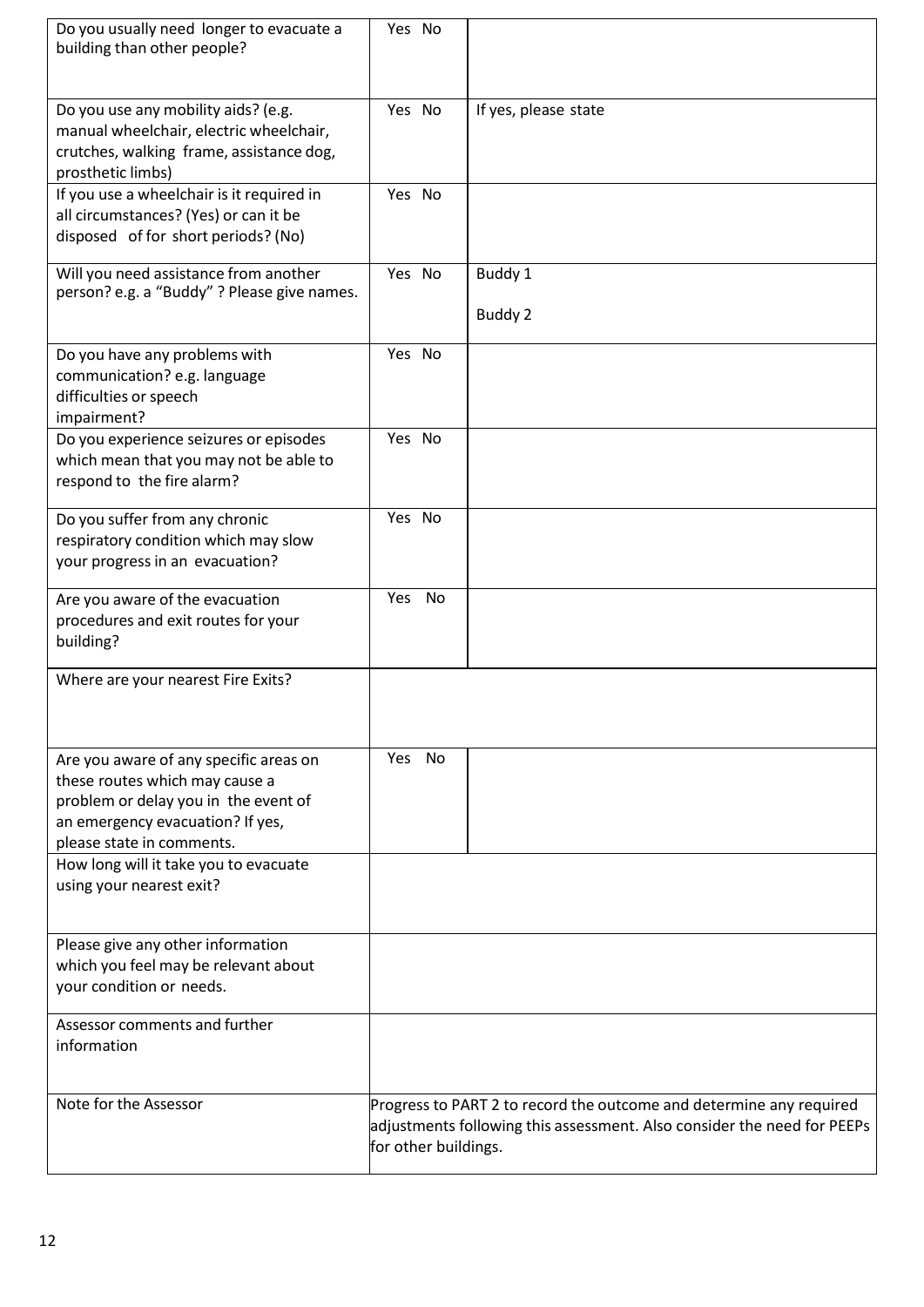

# **PEEP Full Assessment Form – Student**

PART 2 - *Outcomes and Adjustments*

|                  | <b>Student Number</b>                               |        |
|------------------|-----------------------------------------------------|--------|
|                  |                                                     |        |
|                  | Outcome (Circle No. as applicable)                  | Action |
| $\mathbf{1}$     | No Personal Evacuation Plan required                |        |
| $\overline{2}$   | Personal Evacuation Plan required                   |        |
| $\overline{3}$   | Adjustments required by Student                     |        |
| $\pmb{4}$        | Adjustments required by University                  |        |
| 5                | Adjustments not practicable- agreement<br>reached   |        |
| $\boldsymbol{6}$ | Adjustments not practicable- consent<br>not reached |        |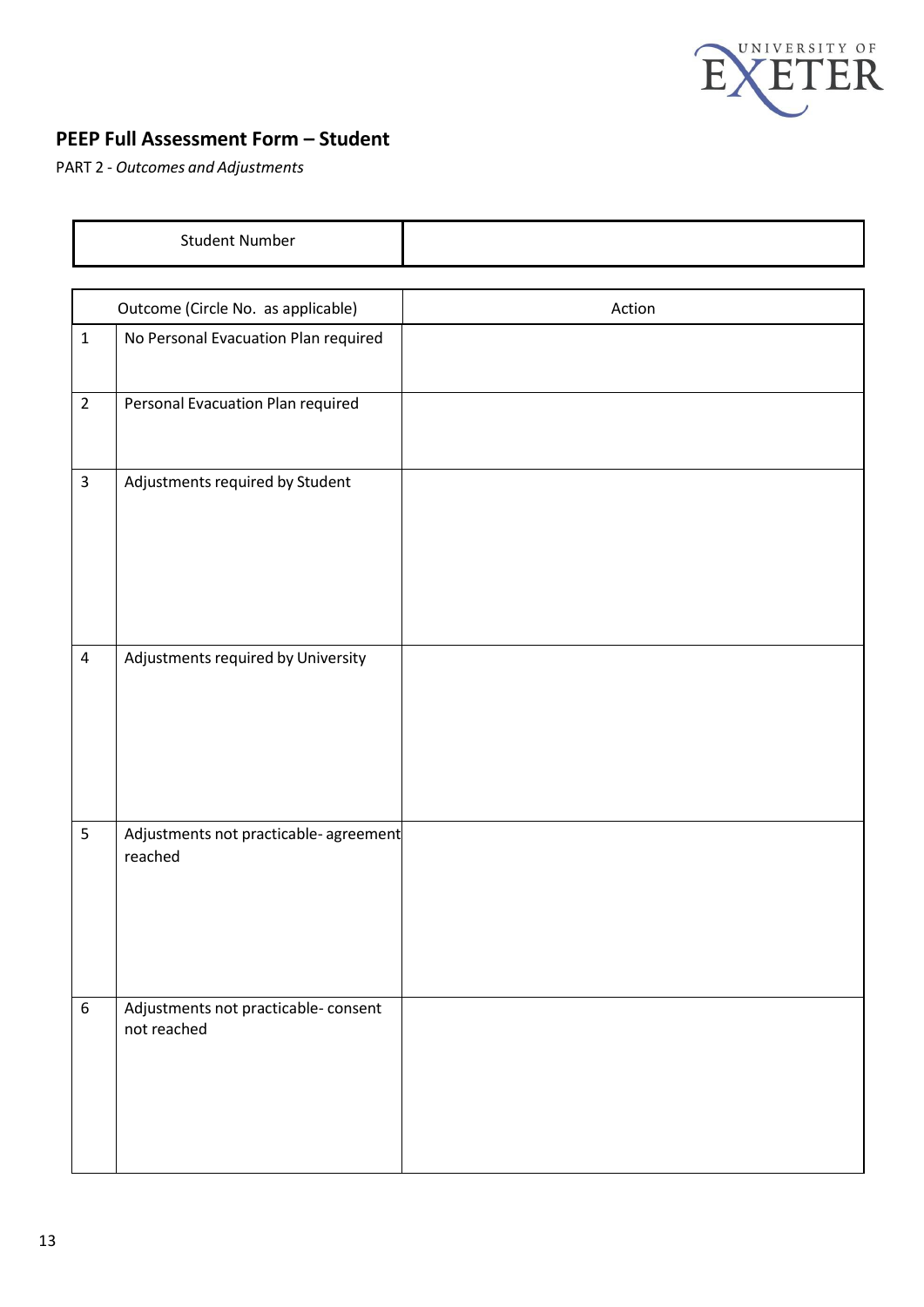#### Declaration

I consent to the details on this form being used in preparing arrangements for assistance in the event of an emergency. The information on this form will be considered confidential.

Note: The information will be retained for 3 years after you leave the University and securely destroyed thereafter. Details on this form will be circulated as follows:

Part 1 Copies for: The Assessor, the Interviewee and the Person in Charge (if applicable).

Additionally, if there is a need for them to be aware of some information to aid evacuation, then Estate Patrol will be given those details.

Part 2 As it contains less personal information it may be more widely circulated to facilitate any adjustments that may be necessary for the preparation of a PEEP; initially copies for those listed above, then further circulation as considered appropriate by the Assessor.

| SIGNED BY ASSESSOR | <b>DATE</b> |
|--------------------|-------------|
| SIGNED BY STUDENT  | <b>DATE</b> |

REVIEW DATE DUE **COMMENTS**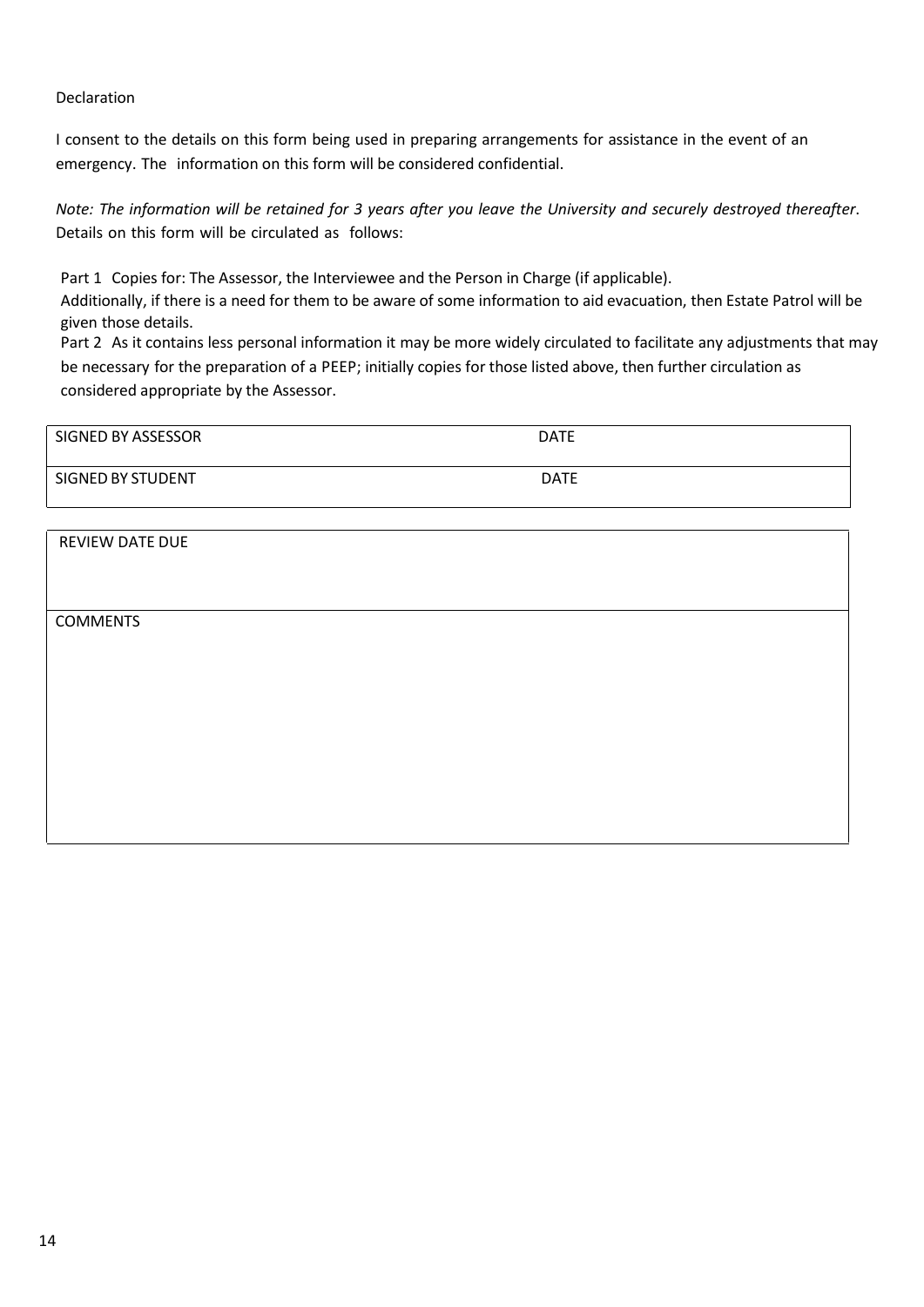

# **PART ONE - INFORMATION FOR THE PAN IN THE EVENT OF AN EMERGENCY**

|                                                                                                                                                      | <b>CONTACT DETAILS</b>  |                                                                                            |
|------------------------------------------------------------------------------------------------------------------------------------------------------|-------------------------|--------------------------------------------------------------------------------------------|
| Name<br>[Print full first and last name]                                                                                                             | Mobile Telephone Number | University address covered by<br>this plan<br>[Name of Building,<br>Floor and Room Number] |
|                                                                                                                                                      |                         |                                                                                            |
| I am aware of my escape routes and plan and have had the opportunity to follow them with my assessor.<br>Y/N                                         |                         |                                                                                            |
| I will be made aware that an emergency evacuation is required by:- a normal fire alarm/vibrating alarm/buddy                                         |                         |                                                                                            |
| Personal Emergency Evacuation Plan (PEEP)                                                                                                            |                         |                                                                                            |
| I am able to use the stairs with the assistance of EVAC Chair/ crutches/ walking stick/ assistance animal/ buddy                                     |                         |                                                                                            |
| The following people have agreed to assist me in my evacuation:-                                                                                     |                         |                                                                                            |
|                                                                                                                                                      |                         |                                                                                            |
| I am able to get to a Refuge area. I am not able to get to a Refuge area so will wait for assistance in my work<br>place.<br>(delete as appropriate) |                         |                                                                                            |
| I will proceed to my designated Refuge area with the assistance of wheelchair/ crutches/ walking stick/<br>animal/ buddy<br>assistance               |                         |                                                                                            |
|                                                                                                                                                      |                         |                                                                                            |
|                                                                                                                                                      |                         |                                                                                            |
| Other Information                                                                                                                                    |                         |                                                                                            |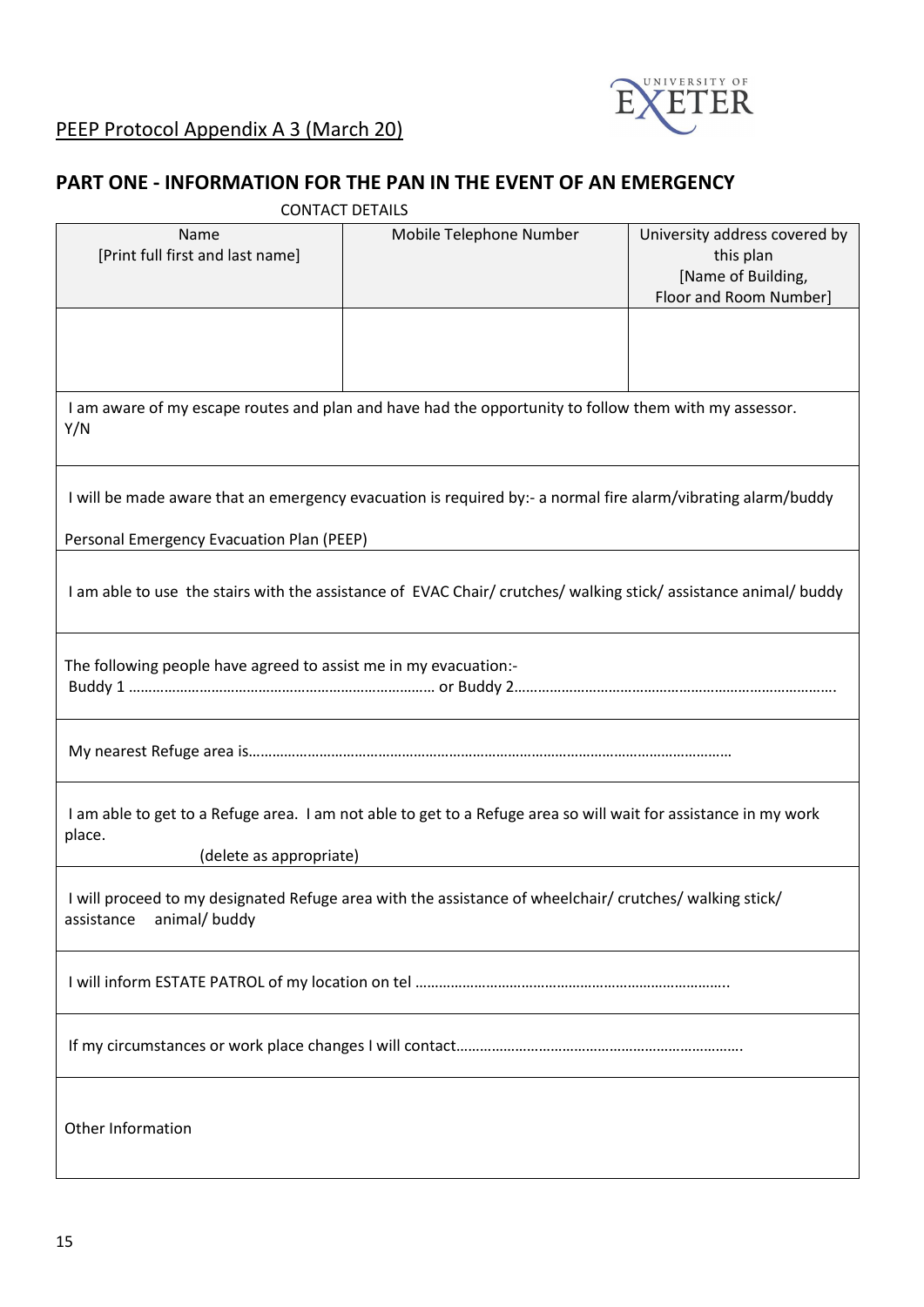## Evacuation in an Emergency

There are FIRE ACTION notices displayed in all accommodation bedrooms and at fire points in corridors and by exits. These describe the action to take if you discover a fire or you hear, see or feel a fire warning device (bell or siren, flashing light or pillow vibrator).

If you have a mobile phone please store the University's Estate Patrol (Security) and use it for assistance in any emergency Emergency phone number 01392 72 2222

For non-urgent enquiries you can contact estate patrol on 01392 72 3999 (24 hr)

If you require the Emergency Services (Fire Ambulance, Police) call 999 directly and then inform Estate Patrol on the number above.

#### Assistance during an Emergency

If you have indicated during the PEEP process that you do require assistance to leave the building this will be noted by the University Residence Management and Estate Patrol.

- If the fire alarm actuates assistance will be provided in accordance with the action plan attached.
- For reassurance that help is on the way, you may use the Estate Patrol Emergency Number at any time (01392 72 2222)

#### Escape from the Ground Floor

You should evacuate from the ground floor (with or without assistance) by the nearest available exit. You should then proceed to the fire assembly point.

Escape from Floors other than the Ground

During an emergency evacuation, only designated emergency lifts must not be used (as there is a risk of becoming trapped if the power supply fails) and escape from the building is possible using the stairs. If able to do so, you should use the stairs to access the ground floor and then proceed to the fire assembly point. Otherwise familiarise yourself in advance with the location of refuge areas.

#### Refuge Areas

Our buildings are divided into smaller self-contained compartments to prevent the spread of fire and smoke. These compartments (which may be rooms, corridors or stairwells) are separated by fire doors which are designed to resist the passage of fire and smoke. Thus even if a fire occurs in one area, other areas compartments will remain fire and smoke-free for a significant period of time. This means that locations of relative safety exist within buildings which people may use as a temporary refuge. Refuge areas are located in these areas of relative safety.

A Refuge Point is a designated space where those who cannot use the stairs (e.g. wheelchair users), can safely wait or assistance. Refuge areas (normally on the landing of stairs on fire exit route) will be clearly signed and will be of sufficient size to accommodate both those using it as a refuge and any people passing through on their way out of the building. Refuge areas in academic buildings are checked by fire marshals as part of normal evacuation procedures.

Many refuge areas have dedicated communications equipment designed to be safely used in a fire, that connects either to a dedicated point near the entrance to the building or directly to Estate Patrol.

Fire Marshals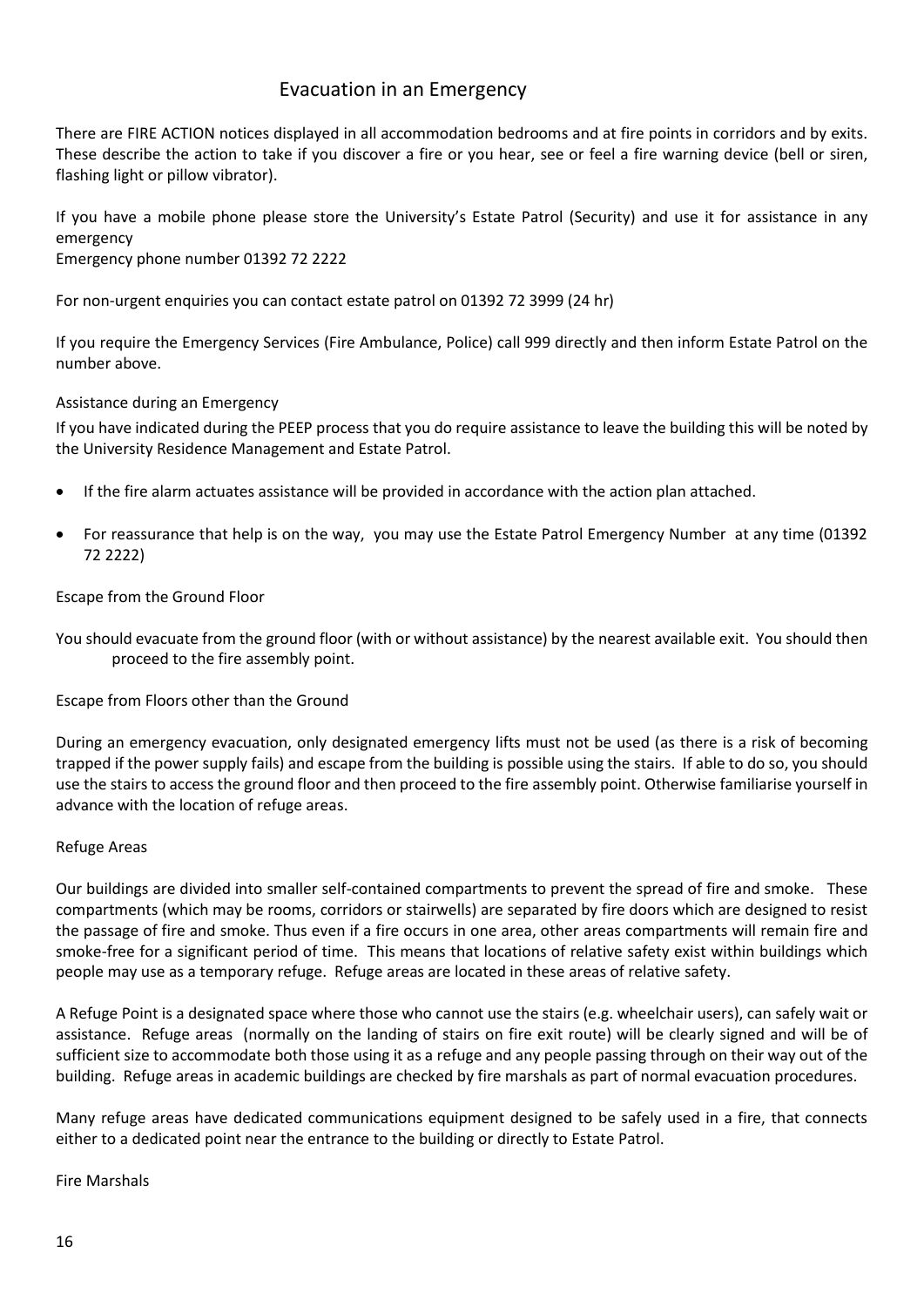Fire Marshals will assist in the evacuation of people from our non-residential buildings in the event of an emergency during normal working hours. During an evacuation Fire Marshals are identified by their fluorescent yellow vests. They will help you evacuate if you need assistance. If you see a Fire Marshal please make yourself known to them and ask for assistance.

#### Deaf and Hearing Impaired persons

If you are deaf or hearing impaired and are accompanied by hearing colleagues, you may not require any special alert equipment, providing you have been made aware of what to do in the event of a fire. You will be able to see and understand the behaviour of those around you and evacuate with them. However, if you are alone you will need an alternative method of being alerted to an emergency. In your room, overnight, you may be provided with a pillow vibrator (rumbler) which will activate on the sound of the fire alarm bell or siren.

#### Blind and Partially Sighted persons

If you are blind or partially sighted your host can offer you 'orientation training' if you wish. This will include guiding you through alternative ways out of your room, out of the building to a final place of safety, at the assembly point. If you use an assistance dog it is important that the dog is also given ample opportunity to learn these routes.

# Contacts

General advice e-mai[l firesafety@exeter.ac.uk](mailto:firesafety@exeter.ac.uk)

| <b>PAN Signature</b>         |  |
|------------------------------|--|
| <sup>I</sup> Staff Signature |  |
| Date                         |  |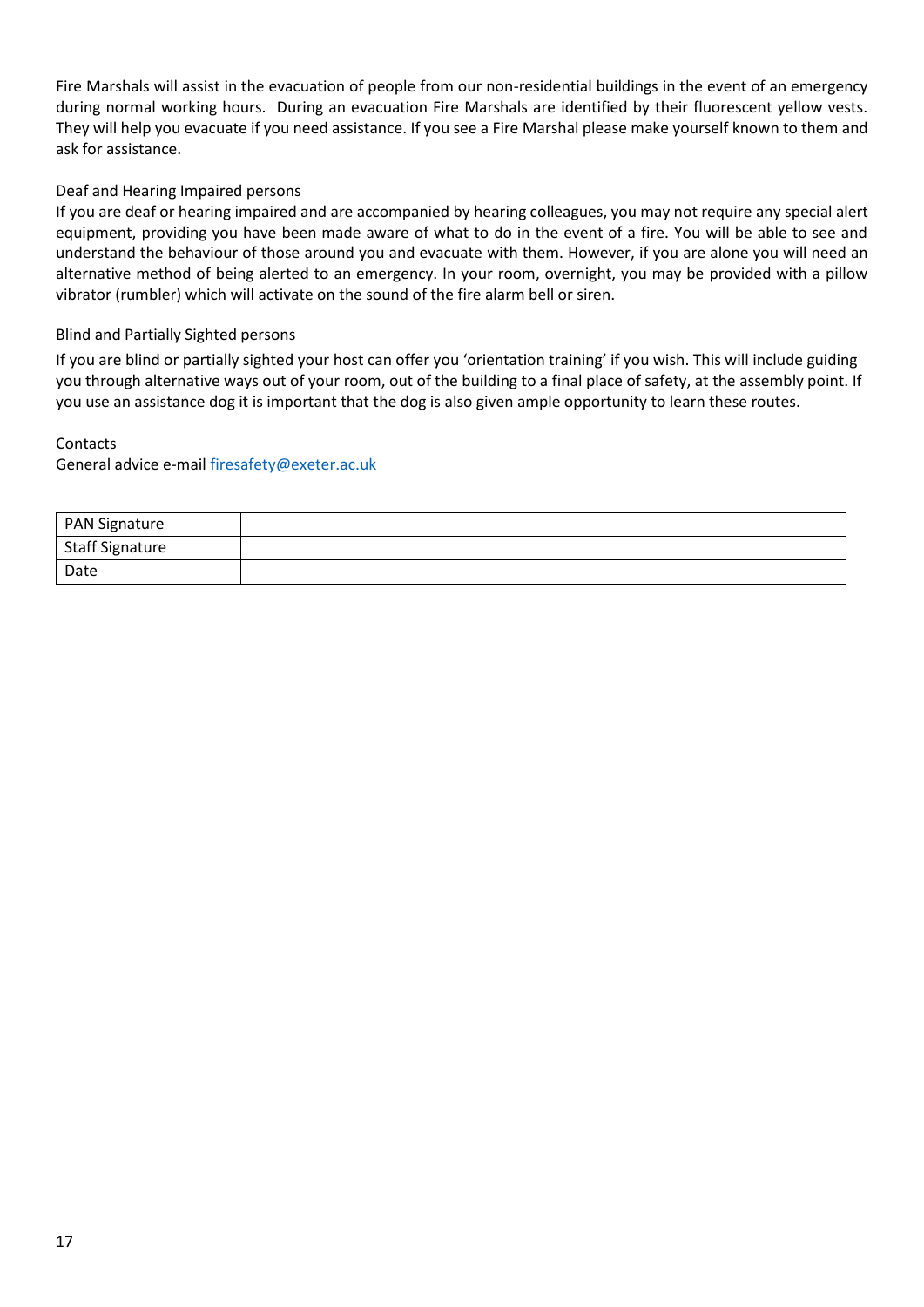

## **PART TWO - INFORMATION FOR EVACUATION TEAM IN THE EVENT OF AN EMERGENCY CONTACT DETAILS**

| Name<br>[Print full first and last name]                          | Mobile Telephone<br>Number |            |            | University address covered by this plan<br>[Name of Building,<br>Floor and Room Number] |  |
|-------------------------------------------------------------------|----------------------------|------------|------------|-----------------------------------------------------------------------------------------|--|
|                                                                   |                            |            |            |                                                                                         |  |
| PERSON HAS BUDDY TO ASSIST                                        |                            |            |            |                                                                                         |  |
|                                                                   |                            |            | <b>YES</b> | NO.                                                                                     |  |
|                                                                   |                            |            |            |                                                                                         |  |
| MEET PERSON AT REFUGE POINT (specify if possible)                 |                            |            | <b>YES</b> | <b>NO</b>                                                                               |  |
| MEET PERSON IN WORKPLACE/ CHECK ROOM                              |                            | <b>YES</b> | <b>NO</b>  |                                                                                         |  |
| PERSON USES WHEELCHAIR - motorised Y/N<br>(indicate if motorised) |                            | <b>YES</b> | <b>NO</b>  |                                                                                         |  |
|                                                                   |                            | <b>YES</b> | NO.        |                                                                                         |  |
| PERSON HAS A HEARING IMPAIRMENT                                   |                            | <b>YES</b> | <b>NO</b>  |                                                                                         |  |
| PERSON HAS A VISUAL IMPAIRMENT                                    |                            | <b>YES</b> | <b>NO</b>  |                                                                                         |  |
| USUAL TIMES OF OCCUPANCY FOR THIS LOCATION                        |                            |            |            |                                                                                         |  |
| OTHER IMPORTANT CONSIDERATIONS                                    |                            |            |            |                                                                                         |  |
|                                                                   |                            |            |            |                                                                                         |  |

Following the completion of this data:

1. Advise the PAN to put the emergency number of Estate Patrol (01392 72 2222) in their mobile phone and advise them to call them in the event of an evacuation.

2. Ensure a copy of this document is put in the Fire Log [box] and copies to Estate Patrol and the Person in Charge (if applicable).

Date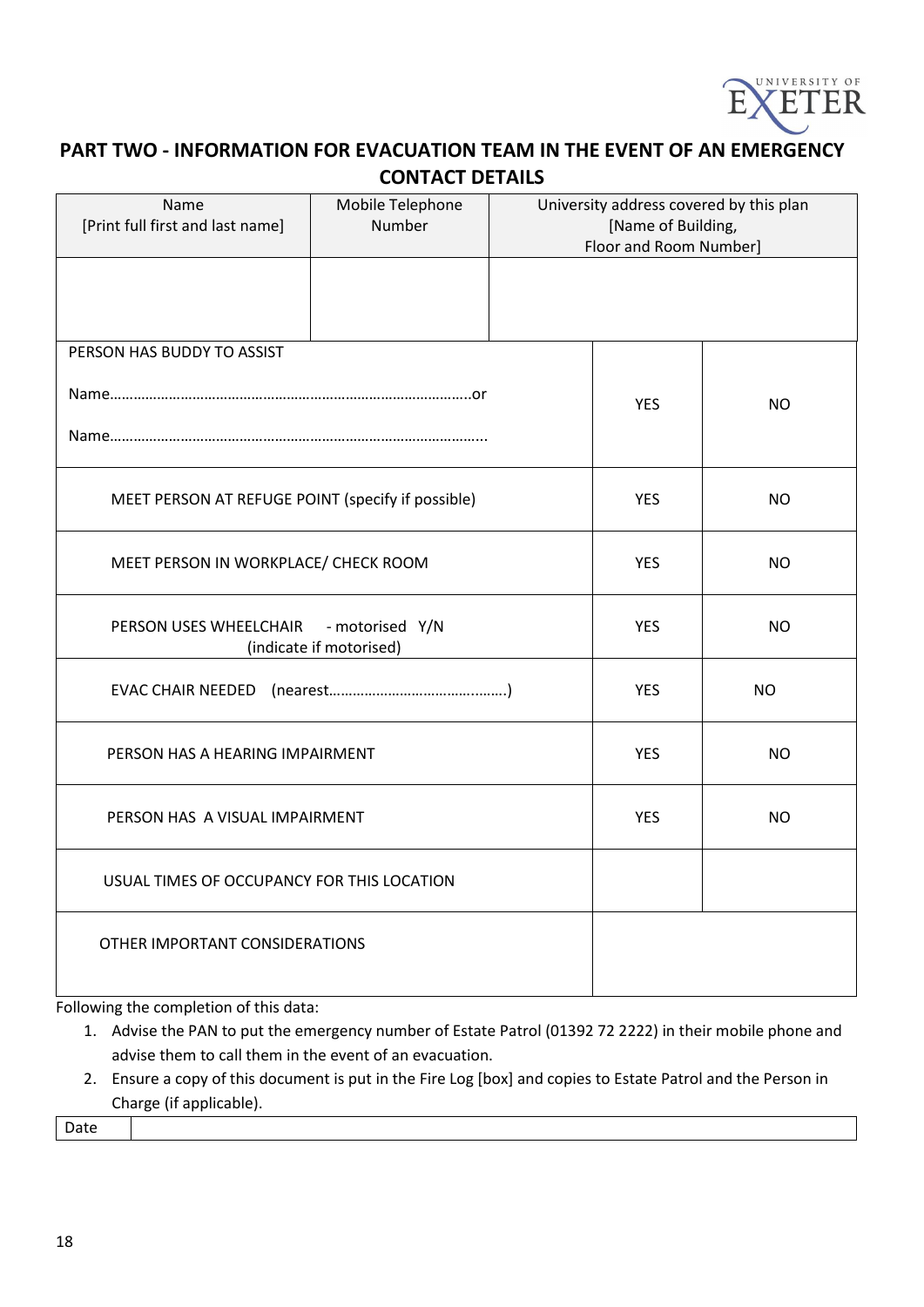#### Part B: PEEP Process for Staff

#### B 1.0 Introduction

The PEEP process should ideally form part of the induction processes of the University. The PEEP interview being, in normal circumstances carried out before the staff member takes up their post. Clearly this is not always possible, in which case it should be carried out as soon as practicable, bearing in mind that failing to do so could expose the staff member or persons coming to their aid in an emergency, to an increased level of risk.

It is advisable to read the General introduction and background information section of this document and familiarize yourself with Part B before carrying out the process with staff.

#### B 2.0 The Initial Assessment

The purpose of an initial assessment is to identify those persons for whom a PEEP may be necessary. The use of the initial assessment form should be part of an appointment or interview process and should ideally be used before a potential staff member attends the University site. This should ensure that any reasonable adjustments can be made to accommodate the needs of the individual in advance. (They may be treated as a visitor until the appointment is confirmed).

Once the potential need for a staff member to have a PEEP has been identified, either on appointment or due to a change of circumstances, the Staff Disability and Wellbeing Advisor (a member of the University Occupational Health Team) & the Person in Charge should be informed and the Fire Safety Team can provide advice, if requested. This will normally form part of the process for informing the Staff Disability and Wellbeing Advisor of any potential for assistance needs. This information is passed to the line manager if it appears that they may not already be aware of the issue.

The staff members Line Manager, or Human Resource Services (as part of the recruitment process) should carry out an initial assessment. The Fire Safety Team may be contacted for advice if necessary. The initial assessment form in Appendix B1 will be used to record the outcomes. It is possible for this to be done by telephone, e-mail or face to face.

Whatever method is chosen it is for the person filling in the form to satisfy themselves that the information is complete. This is important as the effectiveness of this process and hence the safety of the person in an emergency can rest on the information gained in this simple initial assessment.

#### B 2.1 Outcome of Initial Assessment

Three questions form the basis of the initial assessment the answers being recorded on the Initial Assessment form (Appendix B1)

- 1. Would you be able to hear the fire alarm being activated at all times;
- 2. Would you be able to make your way to a fire assembly point in a reasonable time if the alarm were activated, opening fire doors and negotiating stairs on route?
- 3. Would you normally need any aids or a buddy/carer to assist you in your evacuation, e.g. wheelchair, crutches, assistance animal?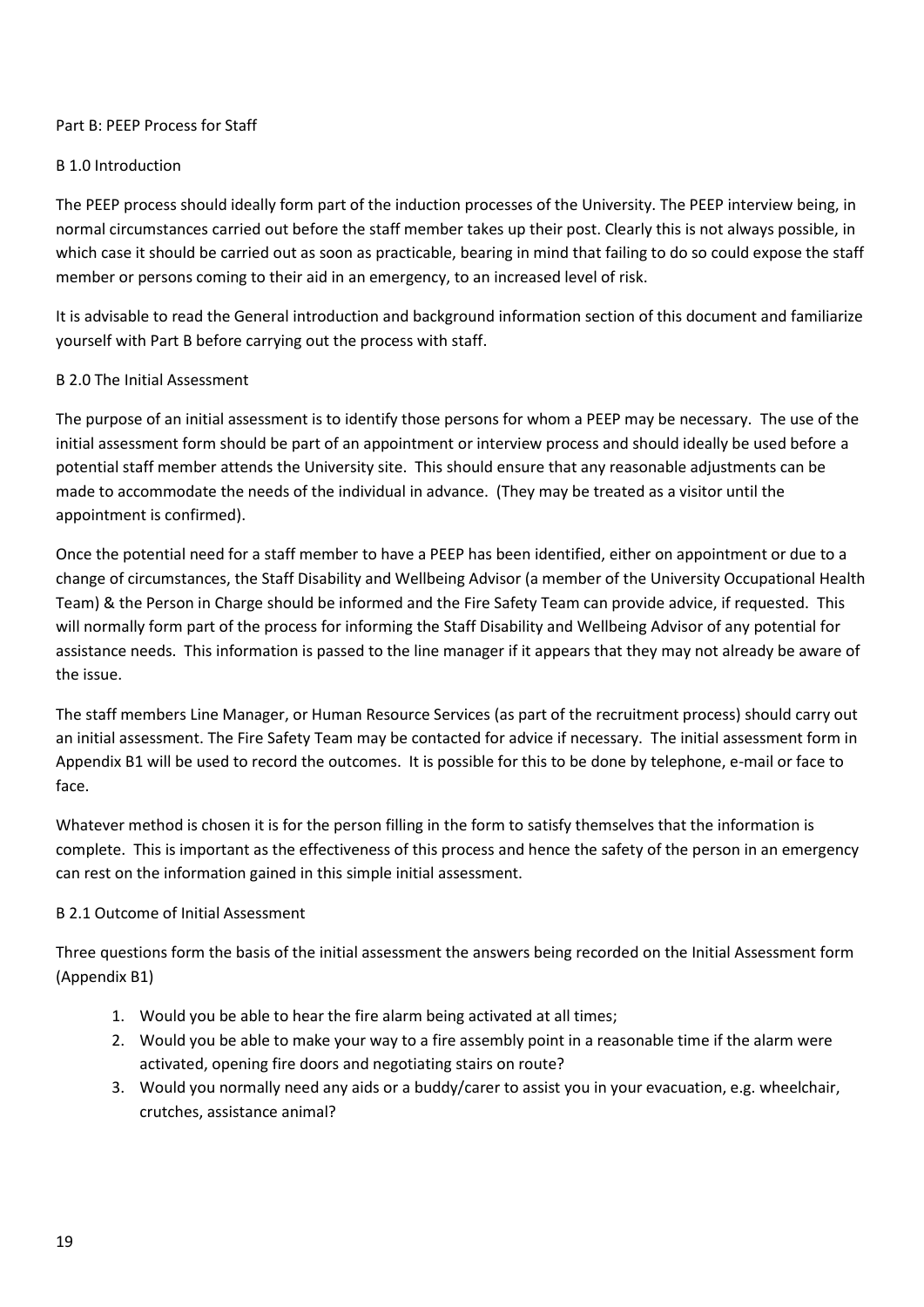If the answer is *no* to either of the first two questions then a full assessment interview should take place, so that the person's needs can be fully assessed. It is important therefore that the initial assessment is completed as soon as possible after the potential need is identified. In this case mark the further referral *yes* box.

If the answer is *yes* to both these questions then special arrangements are not necessary. (In which case, you should answer *no* to the referral question). However, if as would normally be the case, the interview has taken place prior to the taking up a post, or moving to a new work area, then the questions should be revisited as part of the local induction. The PAN should be informed that (s)he can raise any problems that arise at any time, and the process should be revisited if circumstances change.

If the answer to the third question is *yes* then the Staff Disability and Wellbeing Advisor should be contacted to ensure that they are aware that there may be other needs outside the scope of this process.

#### B 3.0 PEEP Assessment Interview

Once it is established that there is a possibility of a PEEP being needed, then a face-to-face interview with the PAN should take place. This is normally conducted by the Staff Disability Advisor, with the assistance of the Fire Safety Team as necessary.

The form in Appendix B2 provides both a structure for the discussions in Part 1 and a record of the outcomes (Part 2). This interview should take the form of consultation and discussion, with the process and possible outcomes being explained to the PAN and agreement reached as to the way forward. Since the divulgence of personal information forms part of the interview process, the interviewer should seek the informed consent of the interviewee before requesting such information. Reassurance should be given that their information will be treated as confidential and only shared with those who are directly involved in the process, and only so far as is necessary for them to carry out their task. It is important to visit the actual buildings involved and follow the escape routes.

#### B 3.1 Outcomes of PEEP Assessment

There are six possible outcomes from the assessment interview:

- 1. No action needed standard evacuation procedures apply;
- 2. Devise standard PEEP action Plan;
- 3. Adjustments required or to be made by University;
- 4. Adjustments required or to be made by PAN;
- 5. Adjustments not practicable exclusion from a space or activity by mutual consent;
- 6. Adjustments not practicable no agreement reached;

The action to be taken for each of these outcomes is given below.

#### B 4.0 Actions following Peep interview

*The outcome of the PEEP interview and any actions decided upon, are recorded on part 2 of the interview form.*

#### B 4.1 Outcome 1

- 1. No specific actions relating to escape activity are necessary.
- 2. Reaffirm that the PAN is aware of the building evacuation plan and retain the record of the interview.
- 3. The person making the initial referral should be informed of the outcome.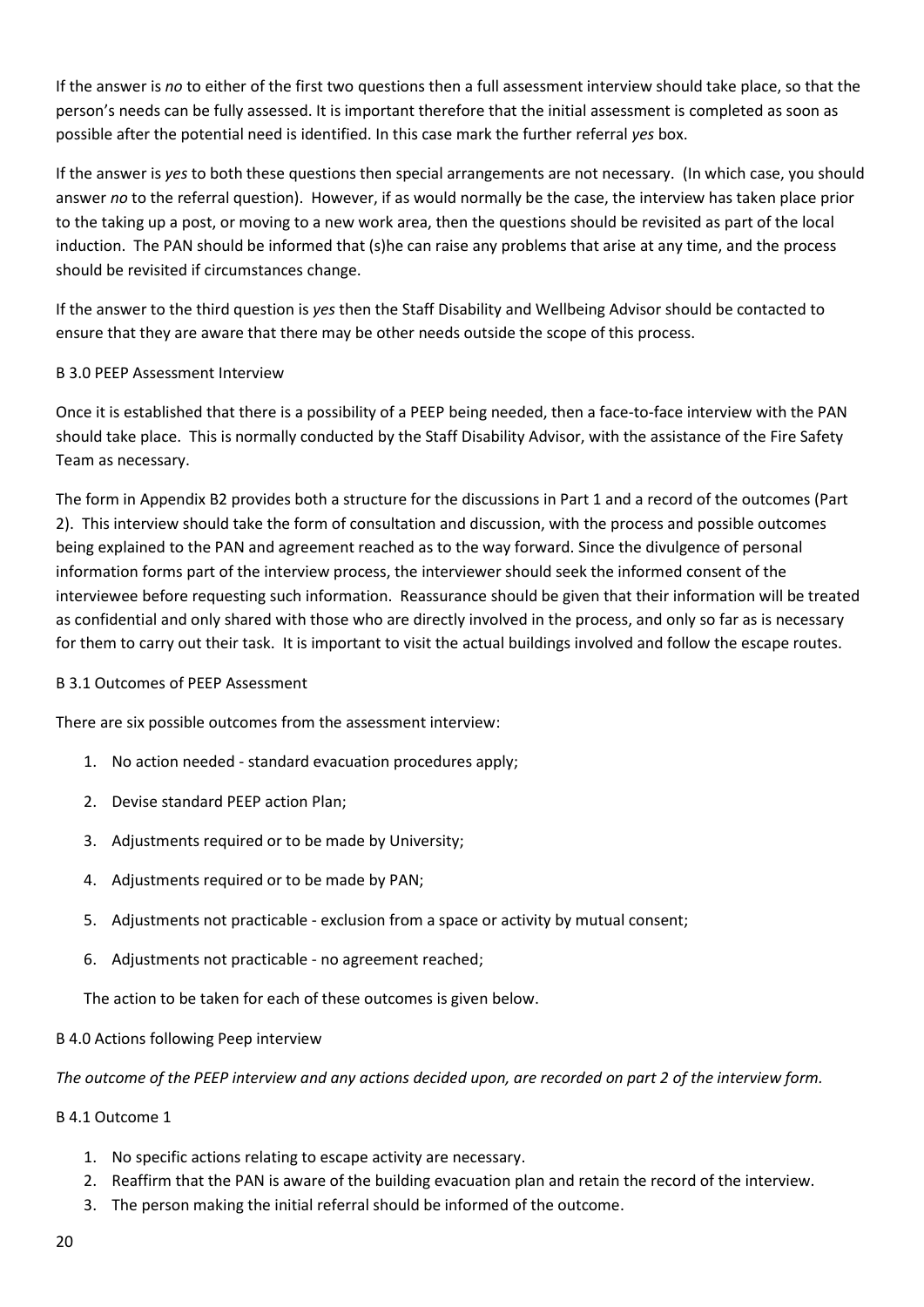- 4. The Person in Charge should be informed of the outcome.
- 5. Remind the PAN that if the locations of their work/wellbeing activities change then the process should to be revisited.

#### B 4.2 Outcome 2

A PEEP should be devised using the PEEP pro forma (Appendix B3). This is in two parts part one for the actions of those who may be called upon to assist and part two for the evacuee's actions and guidance.

Part 1 should be signed by the PAN and the Assessor. Part 2 should be attached and a copy of part 2 given to:-

- 1. Estate Patrol (by e-mail).
- 2. The Person in Charge (by e-mail). The Person in Charge will send a copy to the Evacuation Officer for the building and place a copy in the Building Fire Box.
- 3. Any other person named as an assistant.

#### B 4.3 Outcome 3

If it is considered by the assessor that reasonable adjustments can be made to accommodate the needs of the PAN then the Fire Safety Team can provide advice, if requested and the PAN's Line Manager should be informed using part B of the form. The Line Manager will then liaise with The Person in Charge and with Estate Services in order to facilitate these changes. It is also possible that working hours adjustments can be made to facilitate the PAN's needs. It may be necessary to relocate the individual until such adjustments are completed or as an interim measure other adjustments to working/wellbeing arrangements may be made.

#### B 4.4 Outcome 4

It may be possible to facilitate the use of standard evacuation procedures or a PEEP, by some adjustment by the PAN. For example: a change in working pattern, or use of other physical aids. Contact the Person in Charge accordingly.

#### B 4.5 Outcome 5

If it is not practicable to provide a means by which the PAN can be safely evacuated in an emergency then the parties involved should reach a consensus on what action to take. This may include changing a PAN's location, or work activity.

#### B 4.6 Outcome 6

In the unlikely event that a satisfactory outcome cannot be reached by mutual consent, it may be necessary for line management to impose an outcome for the safety of other members of staff who may be called upon in an emergency. In the case of staff the PAN can appeal against this decision by way of a formal complaint in writing to the Director of Human Resources, who will ensure that the matter is investigated in a way appropriate to the nature of the complaint.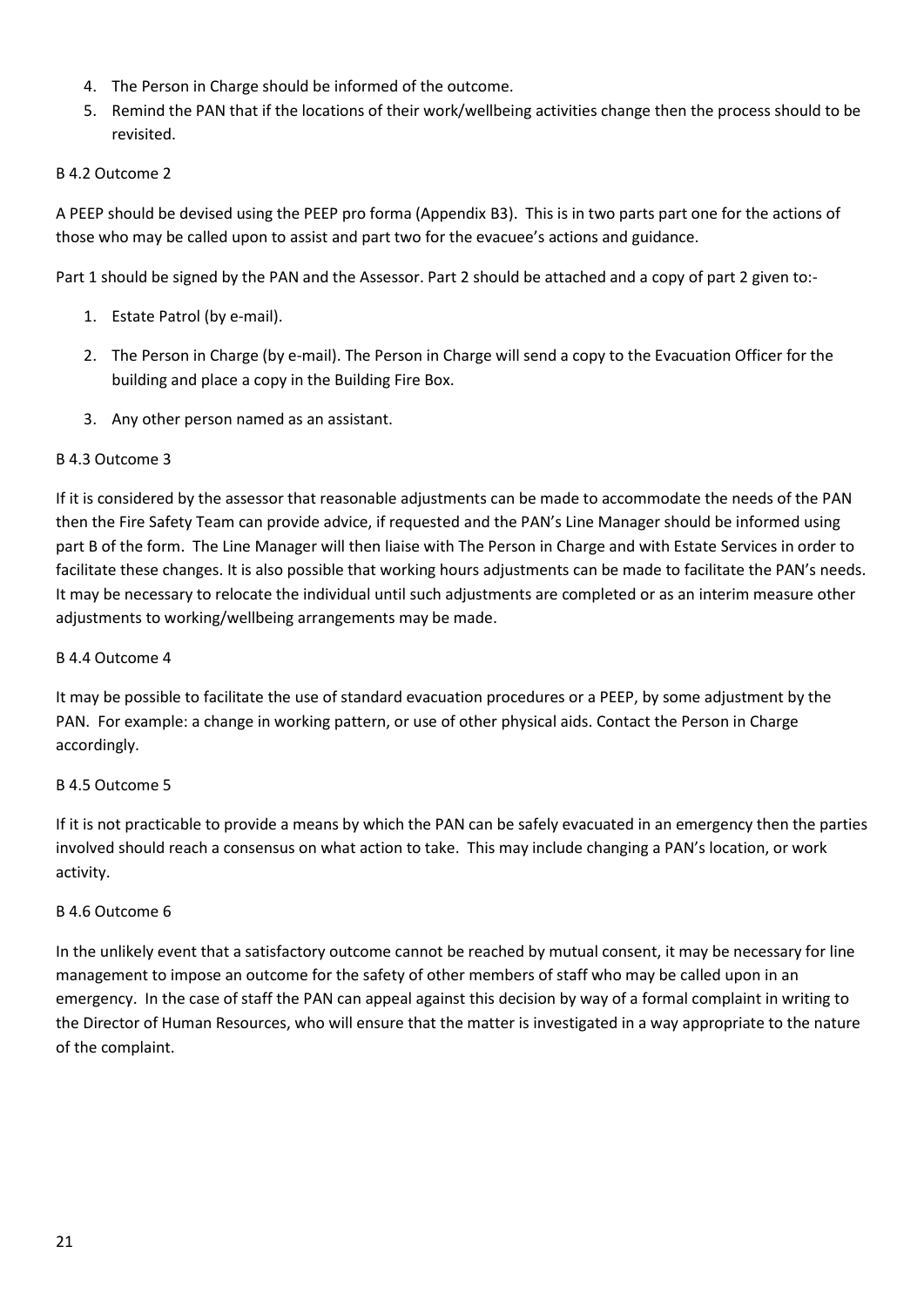#### B 5.0 Review

It is a good practice for the parties to meet again at an agreed time to review whether the actions have been implemented and are working satisfactorily. Clearly if outcomes 3-6 are reached then once further action has been satisfactorily completed we can revert back to outcome 1 or 2.

The process should be reapplied when the staff member moves to a different base location or utilises different buildings for work or wellbeing activities, or circumstances change such that the actions decided upon are no longer appropriate.

The PEEP form should be removed from the Fire Box for the building as soon as the PEEP is no longer required or relevant to that building.

#### B 6.0 Record Keeping

It is important that we maintain an audit trail to show compliance with our statutory duties. To this end it is necessary that the records of actions taken in pursuance of this protocol are kept up to date. It is prudent to review these regularly. Initially this should be monthly.

Care must be taken to ensure the security and ethical treatment of personal information. Forms associated with this process have separate sections so that personal data can be seen only by those that need access to it. A master copy of the forms used will be kept for three years. Any and all other copies should be destroyed immediately they cease to be useful in relation to facilitating evacuation activity.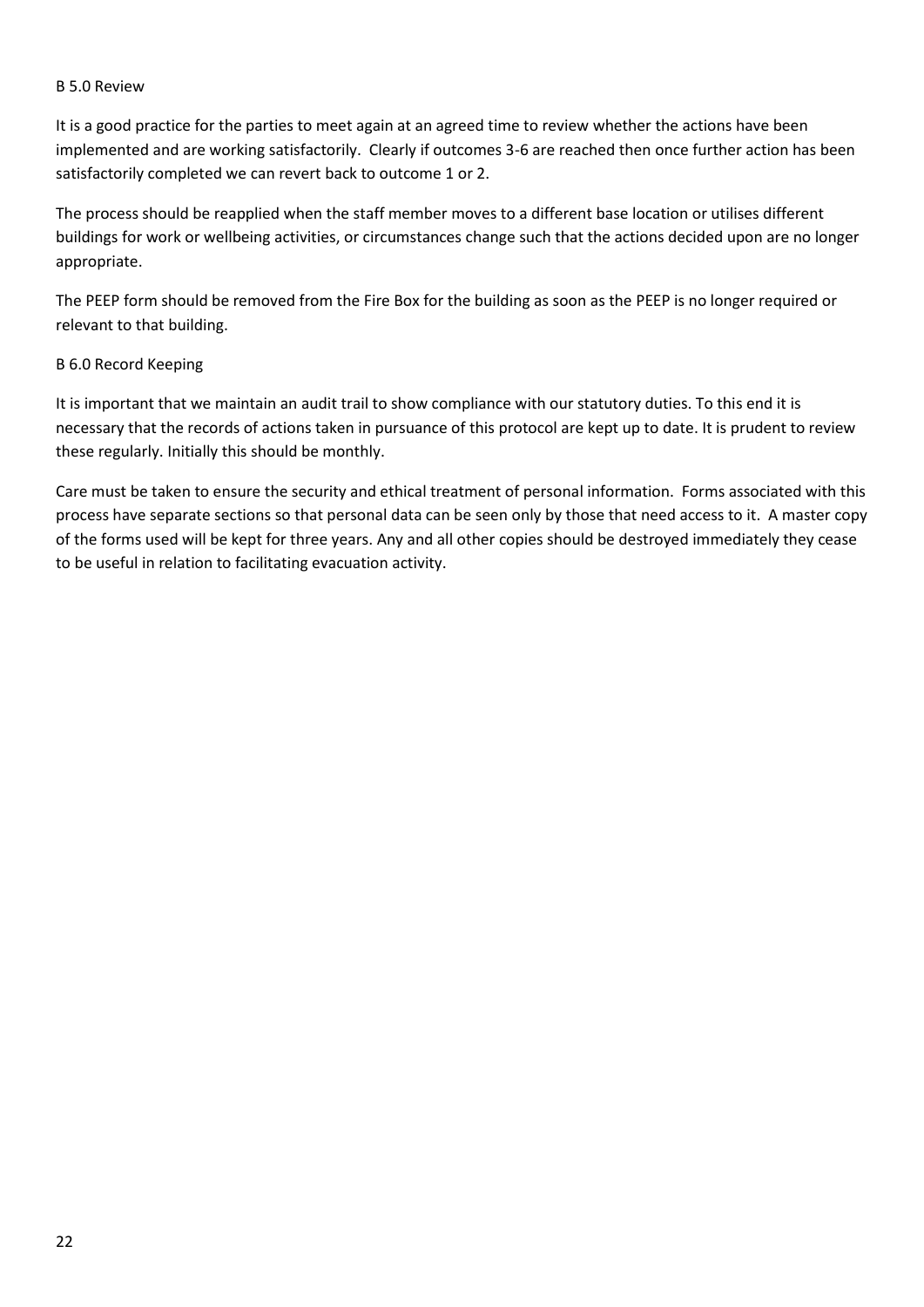

# PEEP Protocol Appendix B 1 (March 20)

# **Initial Emergency Evacuation Assessment – Staff**

Please take a few minutes to answer these questions about how you would cope in an emergency evacuation. The answers will assist us in deciding if you need a more detailed assessment and whether further action is required to ensure you can safely and effectively evacuate University premises in any emergency situation.

| <b>NAME</b>                                                           | <b>DATE</b>                                                                                                            |
|-----------------------------------------------------------------------|------------------------------------------------------------------------------------------------------------------------|
| <b>CONTACT DETAILS</b>                                                |                                                                                                                        |
| UNIVERSITY WORK LOCATION (if known)                                   |                                                                                                                        |
| <b>EMPLOYEE NO.</b>                                                   |                                                                                                                        |
| Would you be able to hear the fire alarm being activated at all times |                                                                                                                        |
| YES/NO                                                                |                                                                                                                        |
|                                                                       | Would you be able to make your own way to a Fire Assembly point in reasonable time if the alarm was activated,         |
| opening fire doors and negotiating stairs en route?                   |                                                                                                                        |
| YES/NO                                                                |                                                                                                                        |
| animal?                                                               | Would you normally need any aids/buddy or carer to assist you in your evacuation e.g. wheelchair, crutches, assistance |
| YES/NO                                                                |                                                                                                                        |
| Any other relevant information?                                       |                                                                                                                        |
|                                                                       |                                                                                                                        |
|                                                                       |                                                                                                                        |
|                                                                       |                                                                                                                        |
|                                                                       |                                                                                                                        |
|                                                                       |                                                                                                                        |
|                                                                       |                                                                                                                        |
|                                                                       |                                                                                                                        |

#### *For Office Use Only*

| Name of Assessor                                                                                                | <b>Full Assessment Required?</b> | YES/NO                                        |
|-----------------------------------------------------------------------------------------------------------------|----------------------------------|-----------------------------------------------|
| Position                                                                                                        |                                  |                                               |
| Refer for further assessment                                                                                    | YES/NO                           |                                               |
| If Yes send copy of form to                                                                                     |                                  | <b>Staff Disability and Wellbeing Advisor</b> |
| Does this person appear to have sufficient command of English to understand verbal directions in the case of an |                                  |                                               |
| emergency? YES/NO                                                                                               |                                  |                                               |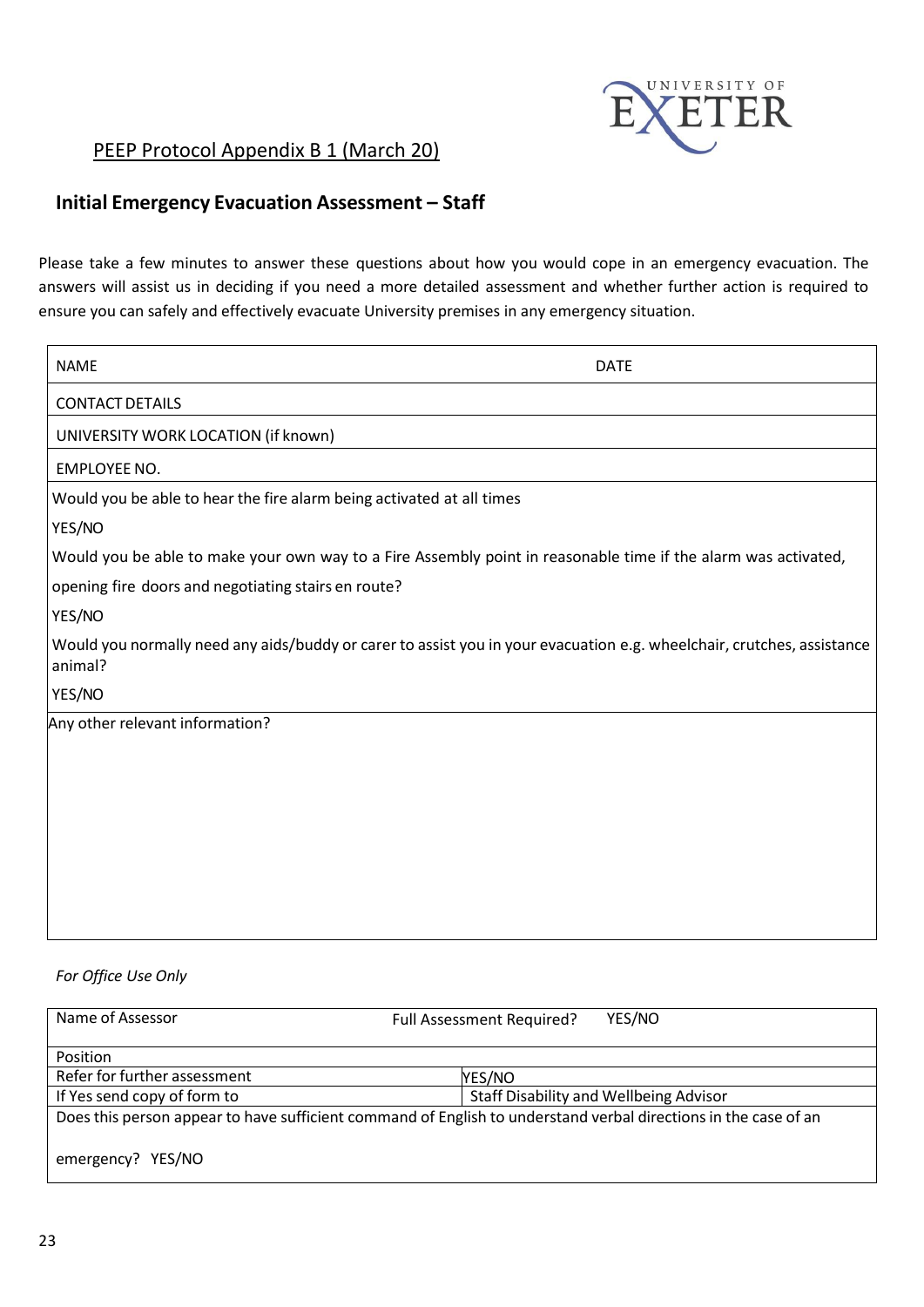

# **PEEP Full Assessment Form PART A – Staff**

| Name                                                                                        |                     |
|---------------------------------------------------------------------------------------------|---------------------|
| Employee Number                                                                             | Assessor's Name     |
| Work Location                                                                               | Contact No.         |
| <b>Mobile Number</b>                                                                        | Line Manager's Name |
| <b>Email Address</b>                                                                        |                     |
| What is your normal working Pattern?                                                        | Contact No          |
| Will you be working outside 'normal' hours or working alone?-detail                         | e-mail              |
| In which buildings (other than your normal base) will you be spending most of<br>your time? |                     |
|                                                                                             |                     |
|                                                                                             |                     |
|                                                                                             | Date of Assessment  |

|                                                     | Please | Comments |
|-----------------------------------------------------|--------|----------|
|                                                     | Circle |          |
| Is this PEEP being created for a temporary or       | Perm   |          |
| permanent condition?                                |        |          |
|                                                     | Temp   |          |
| If temporary, please state a review date (this      | Date:- |          |
| should be when your condition is expected to        |        |          |
| improve such that you will no longer need a         |        |          |
| PEEP)                                               |        |          |
|                                                     |        |          |
| What is the nature of your condition or disability? |        |          |

How does your condition/disability affect you?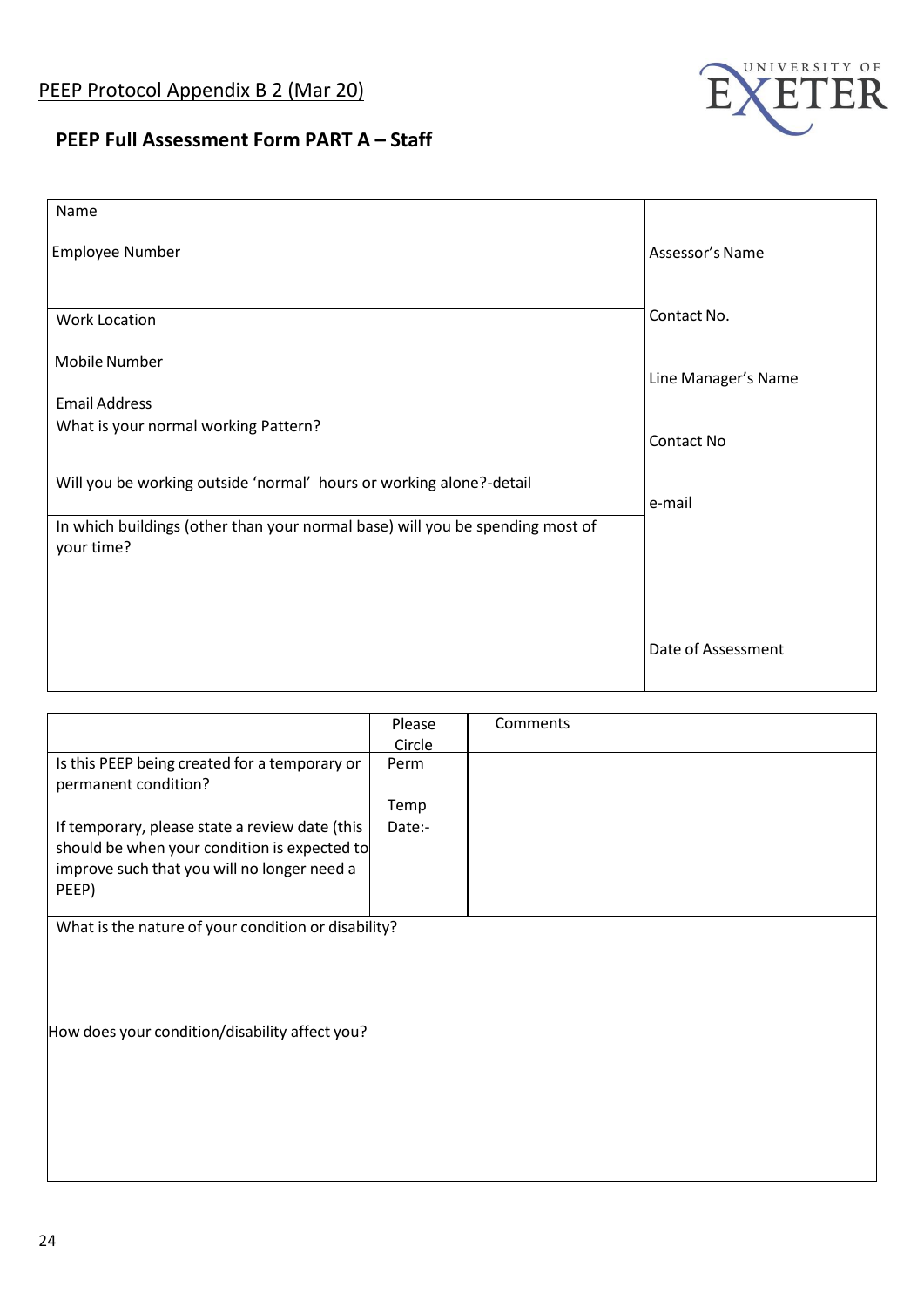| Are you able to RAISE the alarm in an<br>emergency?                                                                                             | Yes No |                      |
|-------------------------------------------------------------------------------------------------------------------------------------------------|--------|----------------------|
| Can you HEAR the fire alarm under normal<br>circumstances? Please indicate if you wear<br>hearing aids.                                         | Yes No |                      |
| Are you able to read and follow normal Fire<br>Exit signs?                                                                                      | Yes No |                      |
| Are you able to open fire doors unaided?                                                                                                        | Yes No |                      |
| Are you able to use stairs unaided?                                                                                                             | Yes No |                      |
| Do you usually need longer to evacuate a<br>building than other people?                                                                         | Yes No |                      |
| Do you use any mobility aids? (e.g.<br>manual wheelchair, electric wheelchair,<br>crutches, walking frame, assistance dog,<br>prosthetic limbs) | Yes No | If yes, please state |
| If you use a wheelchair is it required in<br>all circumstances? (Yes) or can it be<br>disposed of for short periods? (No)                       | Yes No |                      |
| Will you need assistance from another<br>person? e.g. a "Buddy" ? Please give names<br>and details.                                             | Yes No | Buddy 1              |
|                                                                                                                                                 |        | Buddy 2              |
| Do you have any problems with<br>communication? e.g. language<br>difficulties or speech<br>impairment?                                          | Yes No |                      |
| Do you experience seizures or episodes<br>which mean that you may not be able to<br>respond to the fire alarm?                                  | Yes No |                      |
| Do you suffer from any chronic<br>respiratory condition which may slow<br>your progress in an evacuation?                                       | Yes No |                      |
| Are you aware of the evacuation<br>procedures and exit routes for your<br>building?                                                             | Yes No |                      |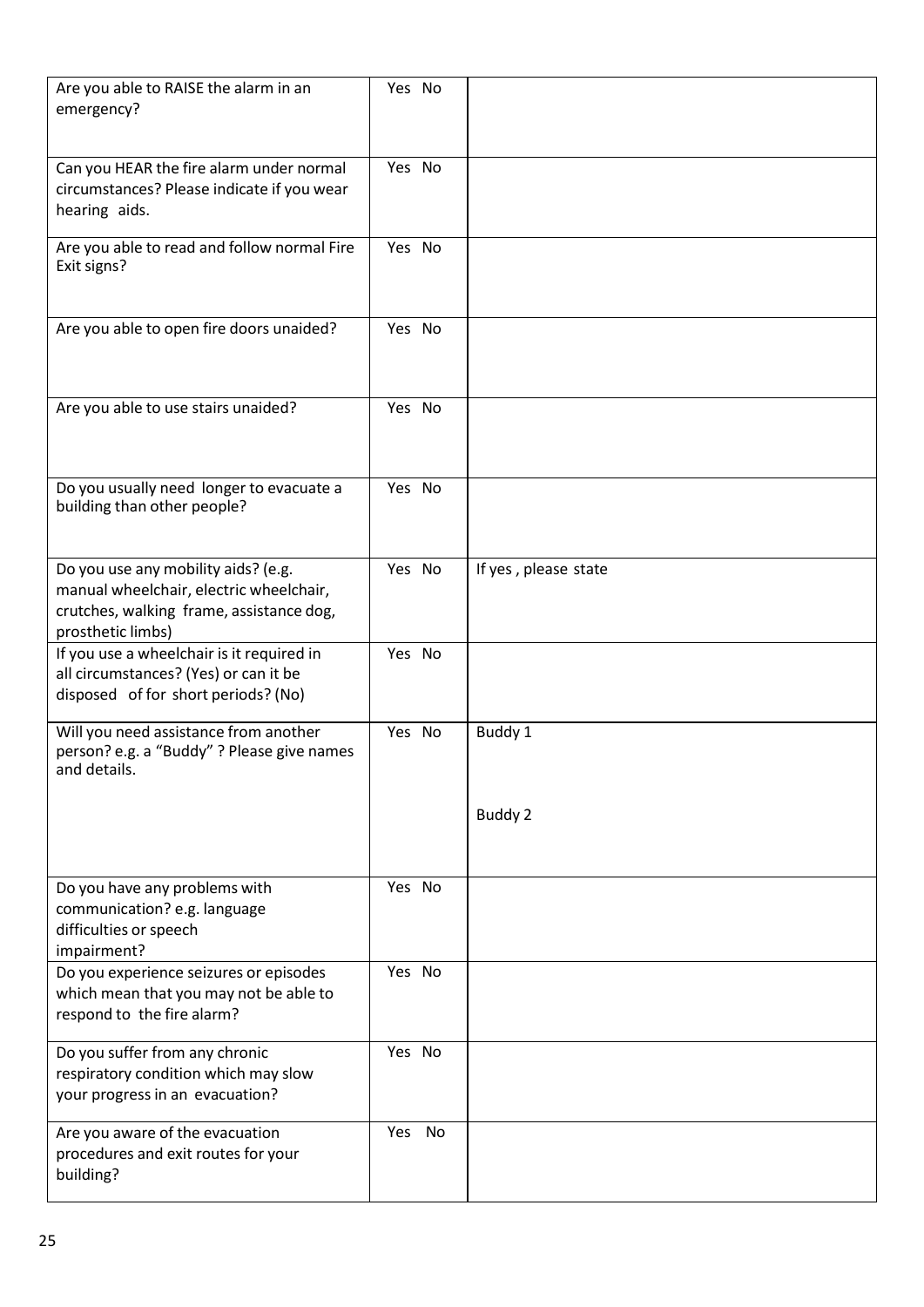| Where are your nearest Fire Exits?                                                                                                                                                |                      |           |                                                                                                                                                |
|-----------------------------------------------------------------------------------------------------------------------------------------------------------------------------------|----------------------|-----------|------------------------------------------------------------------------------------------------------------------------------------------------|
| Are you aware of any specific areas on<br>these routes which may cause a<br>problem or delay you in the event of<br>an emergency evacuation? If yes,<br>please state in comments. | Yes                  | <b>No</b> |                                                                                                                                                |
| How long will it take you to evacuate using<br>your nearest exit?                                                                                                                 |                      |           |                                                                                                                                                |
| Please give any other information<br>which you feel may be relevant about<br>your condition or needs.                                                                             |                      |           |                                                                                                                                                |
| Assessor comments and further<br>information.                                                                                                                                     |                      |           |                                                                                                                                                |
| Note for the Assessor                                                                                                                                                             | for other buildings. |           | Progress to PART 2 to record the outcome and determine any required<br>adjustments following this assessment. Also consider the need for PEEPs |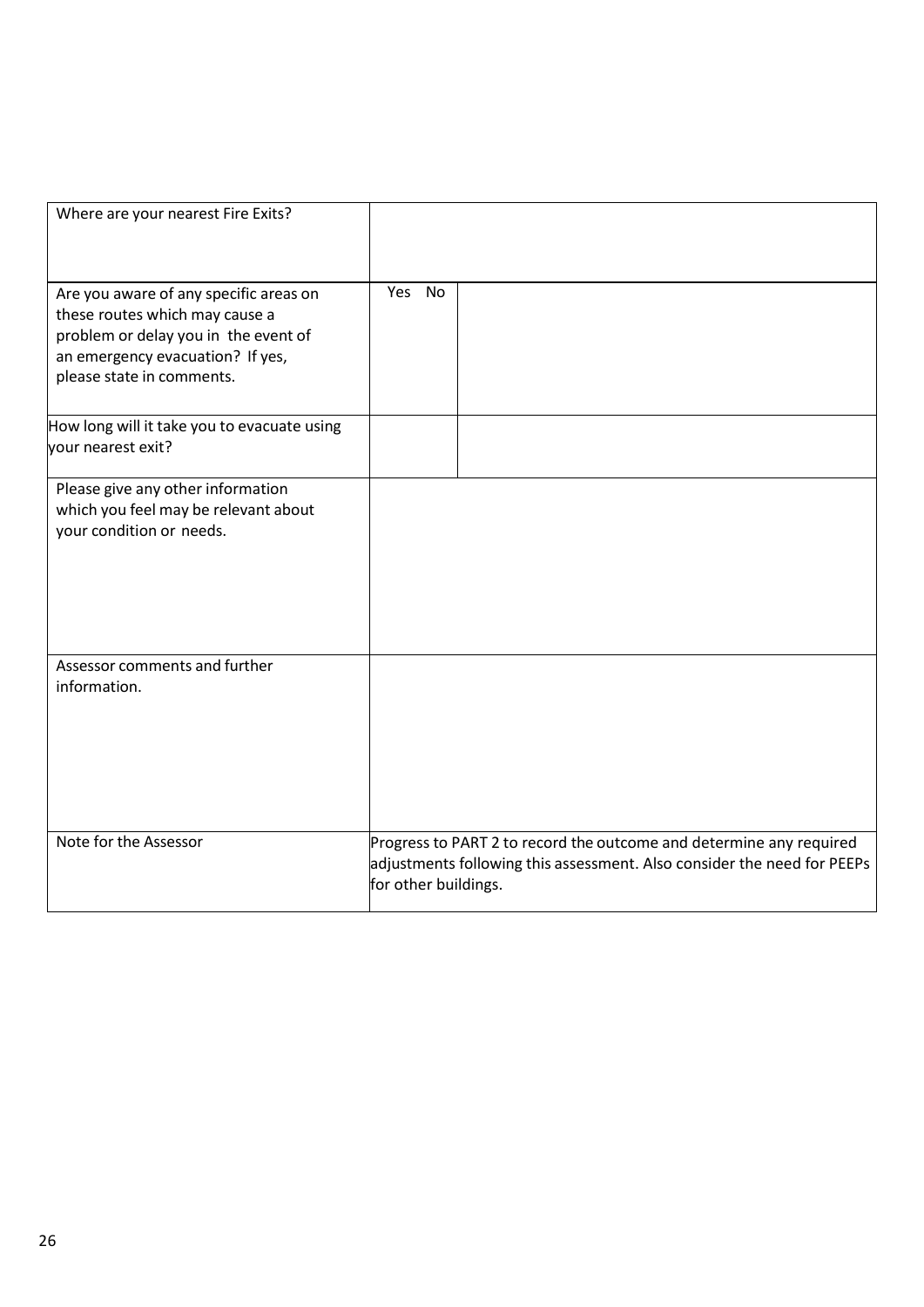

# PEEP Protocol Part B Appendix 2 (Mar 20)

# **PEEP Full Assessment Form – Staff**

PART B - *Outcomes and Adjustments*

|                  | Employee Number                                      |        |
|------------------|------------------------------------------------------|--------|
|                  |                                                      |        |
|                  | Outcome (Circle No. as applicable)                   | Action |
| $\mathbf 1$      | No Personal Evacuation Plan required                 |        |
| $\overline{2}$   | Personal Evacuation Plan required                    |        |
| $\overline{3}$   | Adjustments required by Employee                     |        |
| $\overline{4}$   | Adjustments required by University                   |        |
| 5                | Adjustments not practicable -<br>agreement reached   |        |
| $\boldsymbol{6}$ | Adjustments not practicable - consent<br>not reached |        |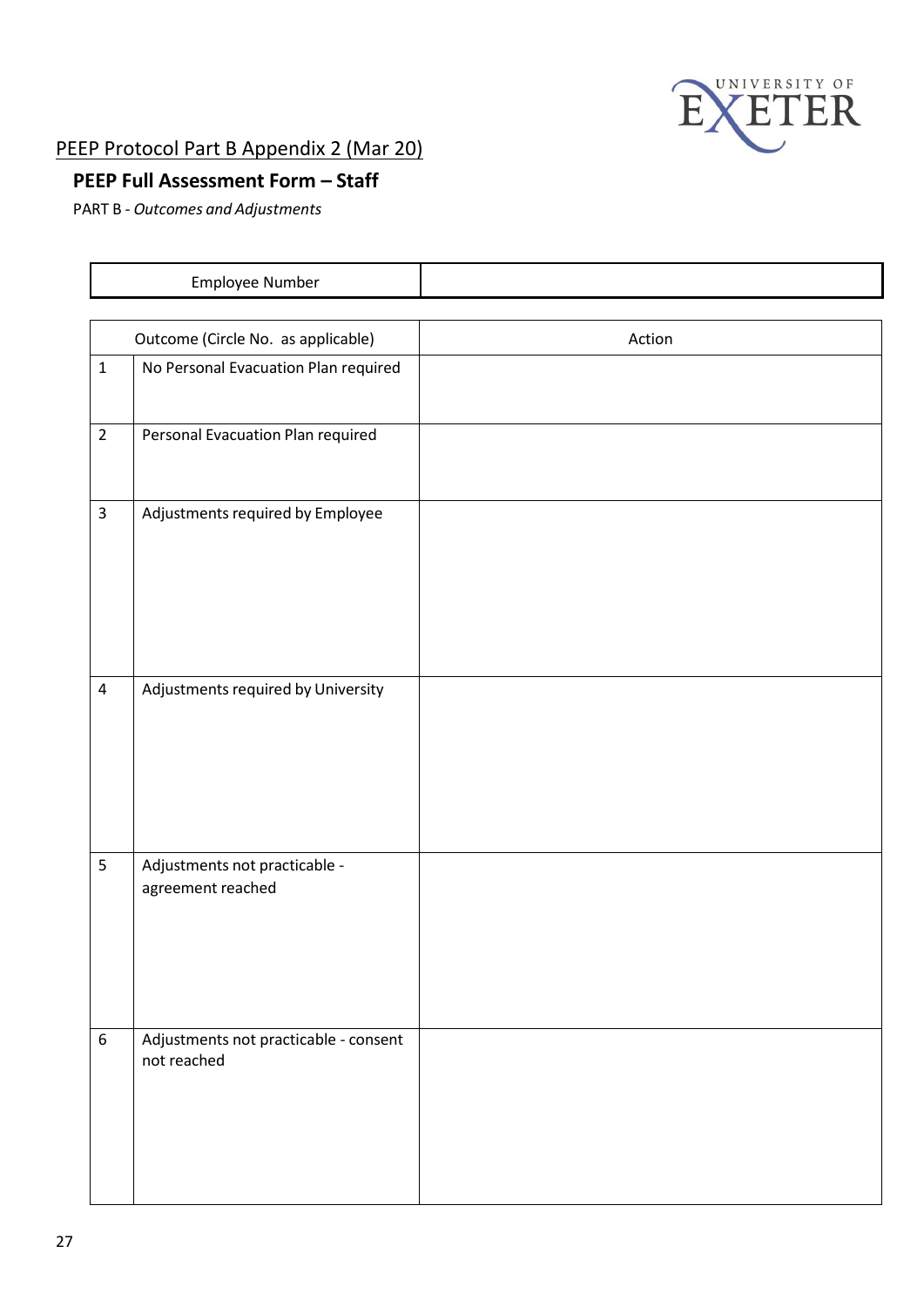Declaration

I consent to the details on this form being used in preparing arrangements for assistance in the event of an emergency. The information on this form will be considered confidential.

*Note: The information will be retained for 3 years after you leave the University and securely destroyed thereafter*. Details on this form will be circulated as follows:

Part 1 Copies for: The Assessor, the Interviewee and the Person in Charge

Additionally, if there is a need for them to be aware of some information to aid evacuation, then Estate Patrol will be given those details.

Part 2 As it contains less personal information it may be more widely circulated to facilitate any adjustments that may be necessary for the preparation of a PEEP; initially copies for those listed above, then further circulation as considered appropriate by the Assessor or the Fire Safety Manager.

| SIGNED BY ASSESSOR       | <b>DATE</b> |
|--------------------------|-------------|
| <b>SIGNED BY STUDENT</b> | <b>DATE</b> |
|                          |             |

REVIEW DATE DUE COMMENTS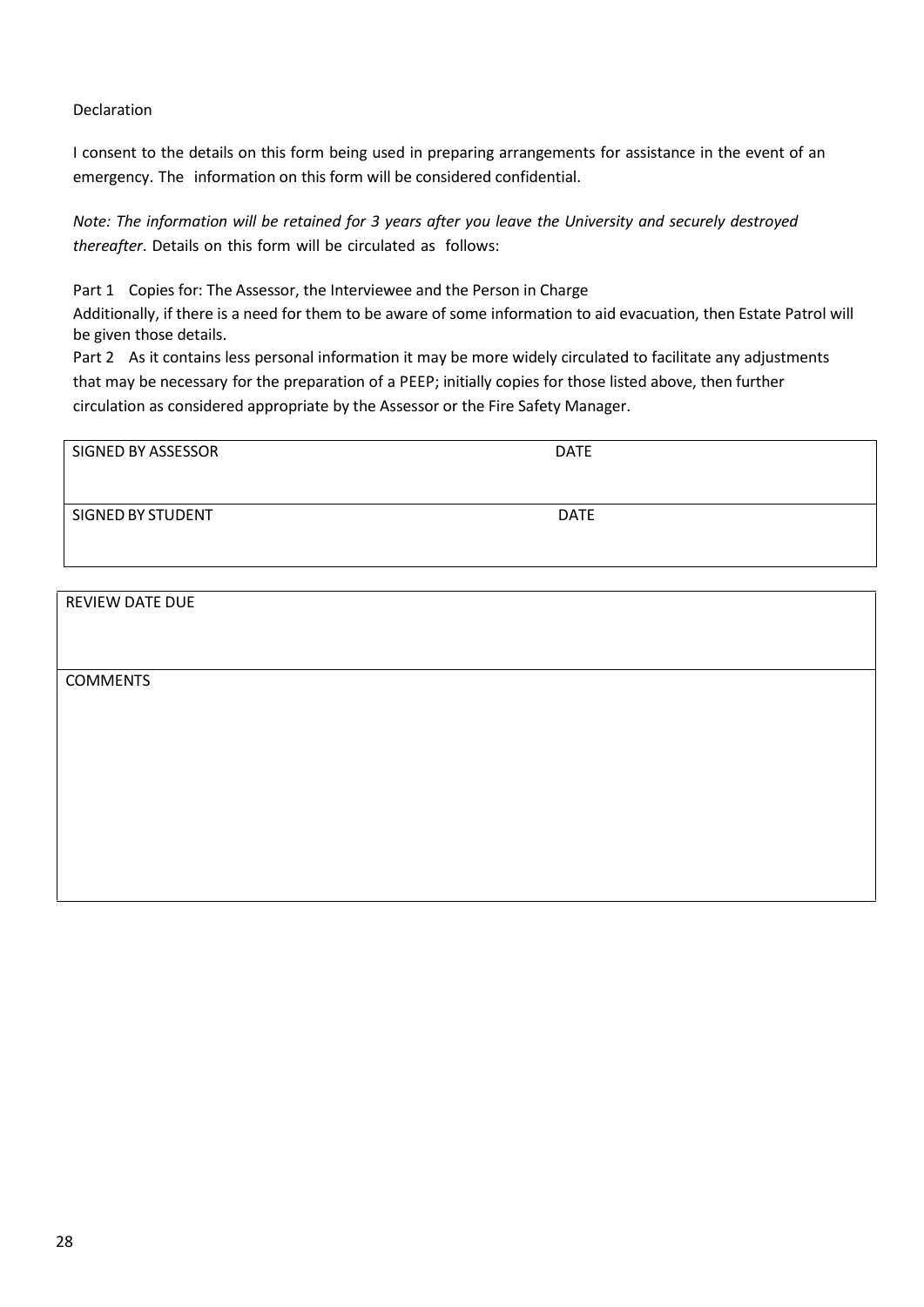

# PEEP Protocol Appendix B 3 (Mar 20)

# **PART ONE - INFORMATION FOR THE PAN IN THE EVENT OF AN EMERGENCY**

| <b>CONTACT DETAILS</b>           |                         |                                    |  |  |
|----------------------------------|-------------------------|------------------------------------|--|--|
| Name                             | Mobile Telephone Number | University address covered by this |  |  |
| [Print full first and last name] |                         | plan                               |  |  |
|                                  |                         | [Name of Building,                 |  |  |
|                                  |                         | Floor and Room Number]             |  |  |
|                                  |                         |                                    |  |  |
|                                  |                         |                                    |  |  |
|                                  |                         |                                    |  |  |
|                                  |                         |                                    |  |  |

| I am aware of my escape routes and plan and have had the opportunity to follow then with my assessor.<br>Y/N                                      |
|---------------------------------------------------------------------------------------------------------------------------------------------------|
| I will be made aware that an emergency evacuation is required by :- a normal fire alarm/vibrating alarm/buddy                                     |
| Personal Emergency Evacuation Plan (PEEP)                                                                                                         |
| I am able to use the stairs with the assistance of EVAC Chair/ crutches/ walking stick/ assistance animal/ buddy                                  |
| The following people have agreed to assist me in my evacuation:-                                                                                  |
|                                                                                                                                                   |
| I am able to get to a Refuge area. I am not able to get to a Refuge area so will wait for assistance in my work place.<br>(delete as appropriate) |
| I will proceed to my designated Refuge area with the assistance of wheelchair/crutches/walking stick/assistance<br>animal/buddy                   |
|                                                                                                                                                   |
|                                                                                                                                                   |
|                                                                                                                                                   |
| Other Information                                                                                                                                 |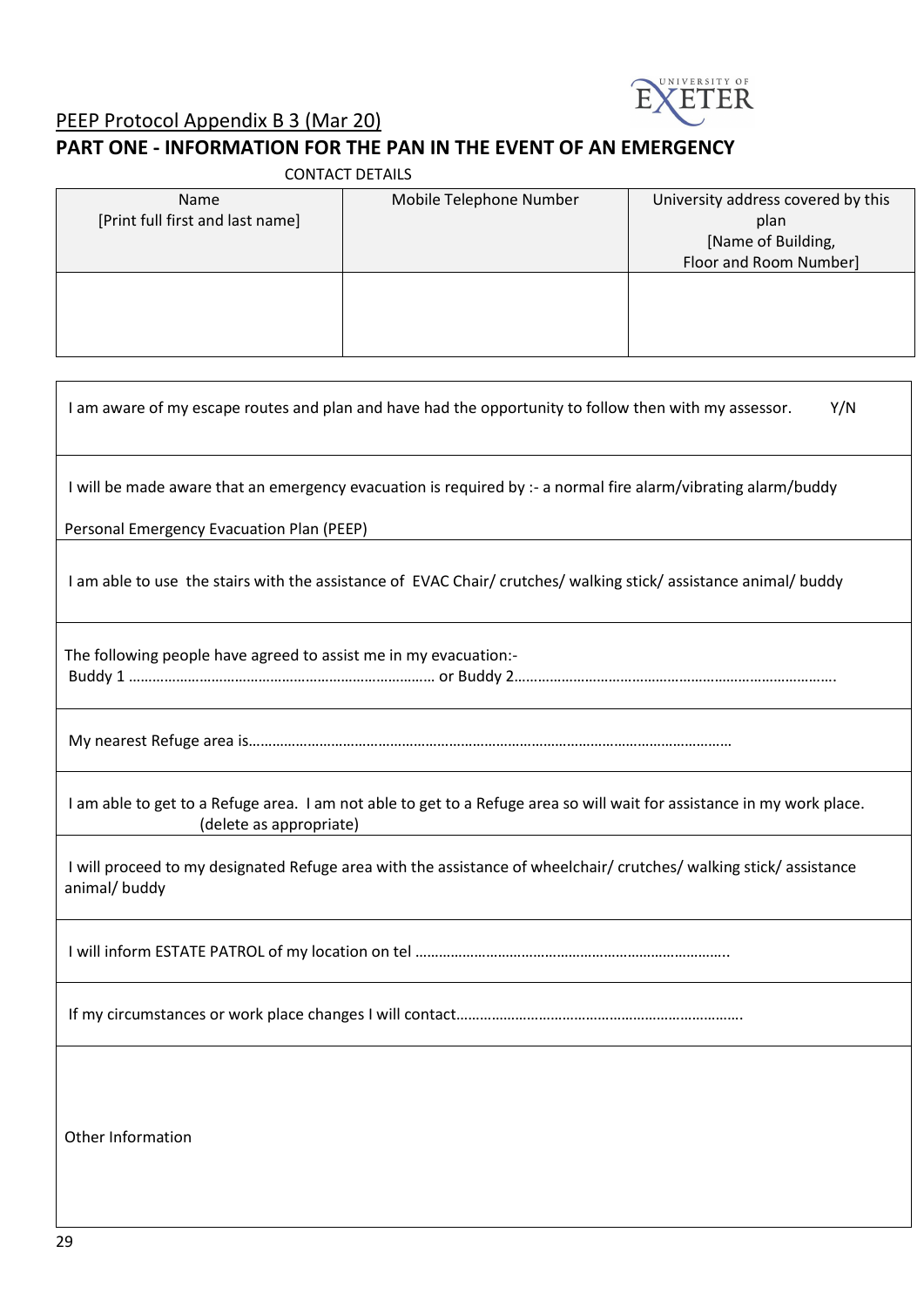## Evacuation in an Emergency

There are FIRE ACTION notices displayed in all accommodation bedrooms and at fire points in corridors and by exits. These describe the action to take if you discover a fire or you hear, see or feel a fire warning device (bell or siren, flashing light or pillow vibrator).

If you have a mobile phone please store the University's Estate Patrol (Security) - and use it for assistance in any emergency Emergency phone number 01392 72 2222

For non-urgent enquiries you can contact estate patrol on 01392 72 3999 (24 hr)

If you require the Emergency Services (Fire Ambulance, Police) call 999 directly and then inform Estate Patrol on the number above.

#### Assistance during an Emergency

If you have indicated during the PEEP process that you do require assistance to leave the building this will be noted by the Person in Charge and Estate Patrol.

- If the fire alarm actuates assistance will be provided in accordance with the action plan attached.
- For reassurance that help is on the way, you may use the Estate Patrol Emergency Number at any time (01392 72 2222)

#### Escape from the Ground Floor

You should evacuate from the ground floor (with or without assistance) by the nearest available exit. You should then proceed to the fire assembly point.

Escape from Floors other than the Ground

During an emergency evacuation, only dedicated emergency lifts must can be used (as there is a risk of becoming trapped if the power supply fails) and escape from the building is possible using the stairs. If able to do so, you should use the stairs to access the ground floor and then proceed to the fire assembly point. Otherwise familiarise yourself in advance with the location of refuge areas.

#### Refuge Areas

Our buildings are divided into smaller self-contained compartments to prevent the spread of fire and smoke. These compartments (which may be rooms, corridors or stairwells) are separated by fire doors which are designed to resist the passage of fire and smoke. Thus even if a fire occurs in one area, other compartments will remain fire and smoke free for a significant period of time. This means that locations of relative safety exist within buildings which people may use as a temporary refuge. Refuge areas are located in these areas of relative safety.

A Refuge Point is a designated space where those who cannot use the stairs (e.g. wheelchair users), can safely wait for assistance. Refuge areas (normally on the landing of stairs on fire exit route) will be clearly signed and will be of sufficient size to accommodate both those using it as a refuge and any people passing through on their way out of the building. Refuge areas in academic buildings are checked by fire marshals as part of normal evacuation procedures.

Many refuge areas have dedicated communications equipment designed to be safely used in a fire, that connects either to a dedicated point near the entrance to the building or directly to Estate Patrol.

Fire Marshals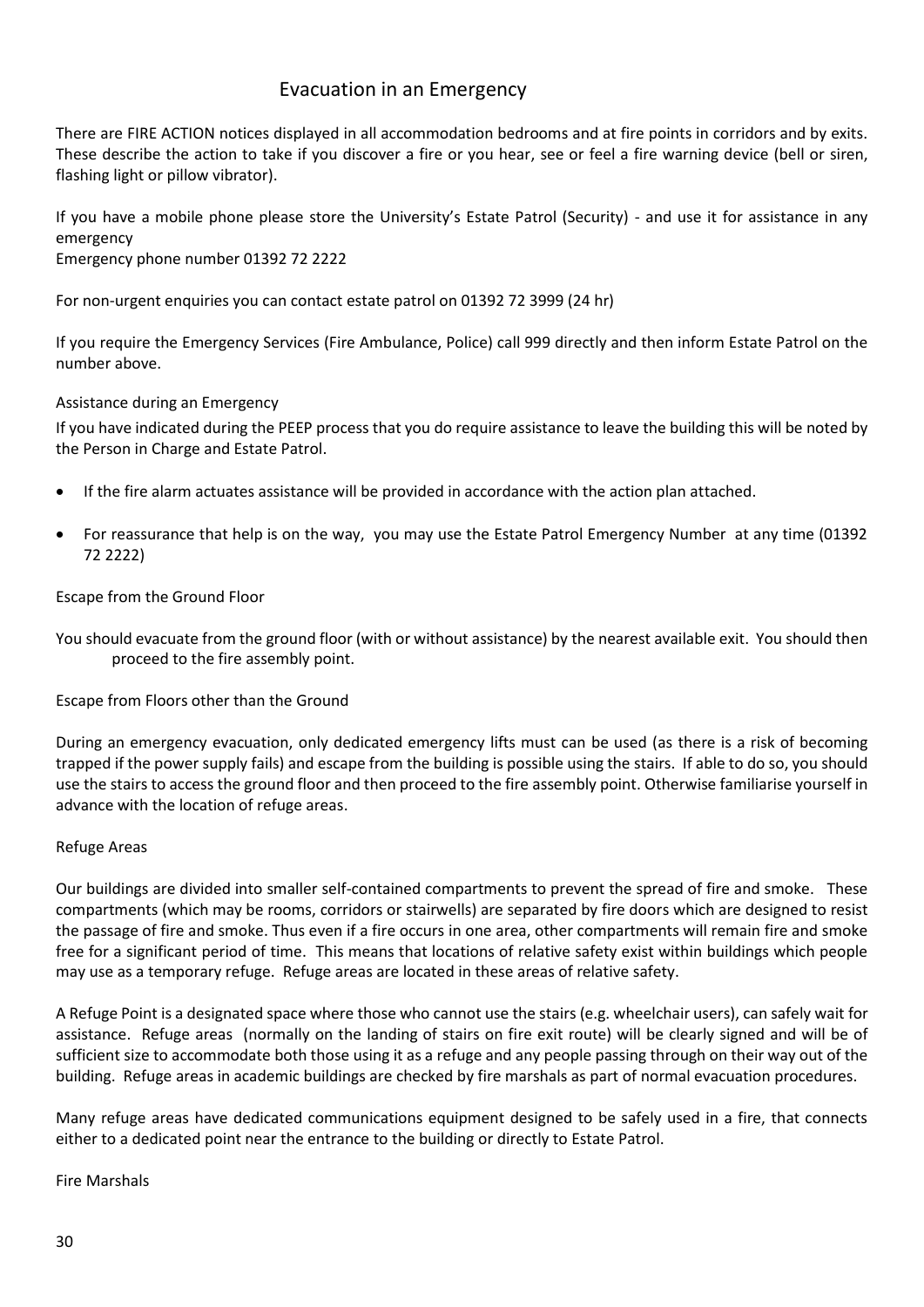Fire Marshals will assist in the evacuation of people from our non-residential buildings in the event of an emergency during normal working hours. During an evacuation Fire Marshals are identified by their fluorescent yellow vests. They will help you evacuate if you need assistance. If you see a Fire Marshal please make yourself known to them and ask for assistance.

#### Deaf and Hearing Impaired persons

If you are deaf or hearing impaired and are accompanied by hearing colleagues, you may not require any special alert equipment, providing you have been made aware of what to do in the event of a fire. You will be able to see and understand the behaviour of those around you and evacuate normally. However, if you are alone you will need an alternative method of being alerted to an emergency. In your room, overnight, you may be provided with a pillow vibrator (rumbler) which will activate on the sound of the fire alarm bell or siren.

#### Blind and Partially Sighted persons

If you are blind or partially sighted your host can offer you 'orientation training' if you wish. This will include guiding you through alternative ways out of your room, out of the building to a final place of safety, at the assembly point. If you use an assistance dog it is important that the dog is also given ample opportunity to learn these routes.

#### Contacts

General advice e-mail: firesafety@exeter.ac.uk

| <b>PAN Signature</b>         |  |
|------------------------------|--|
| <sup>I</sup> Staff Signature |  |
| Date                         |  |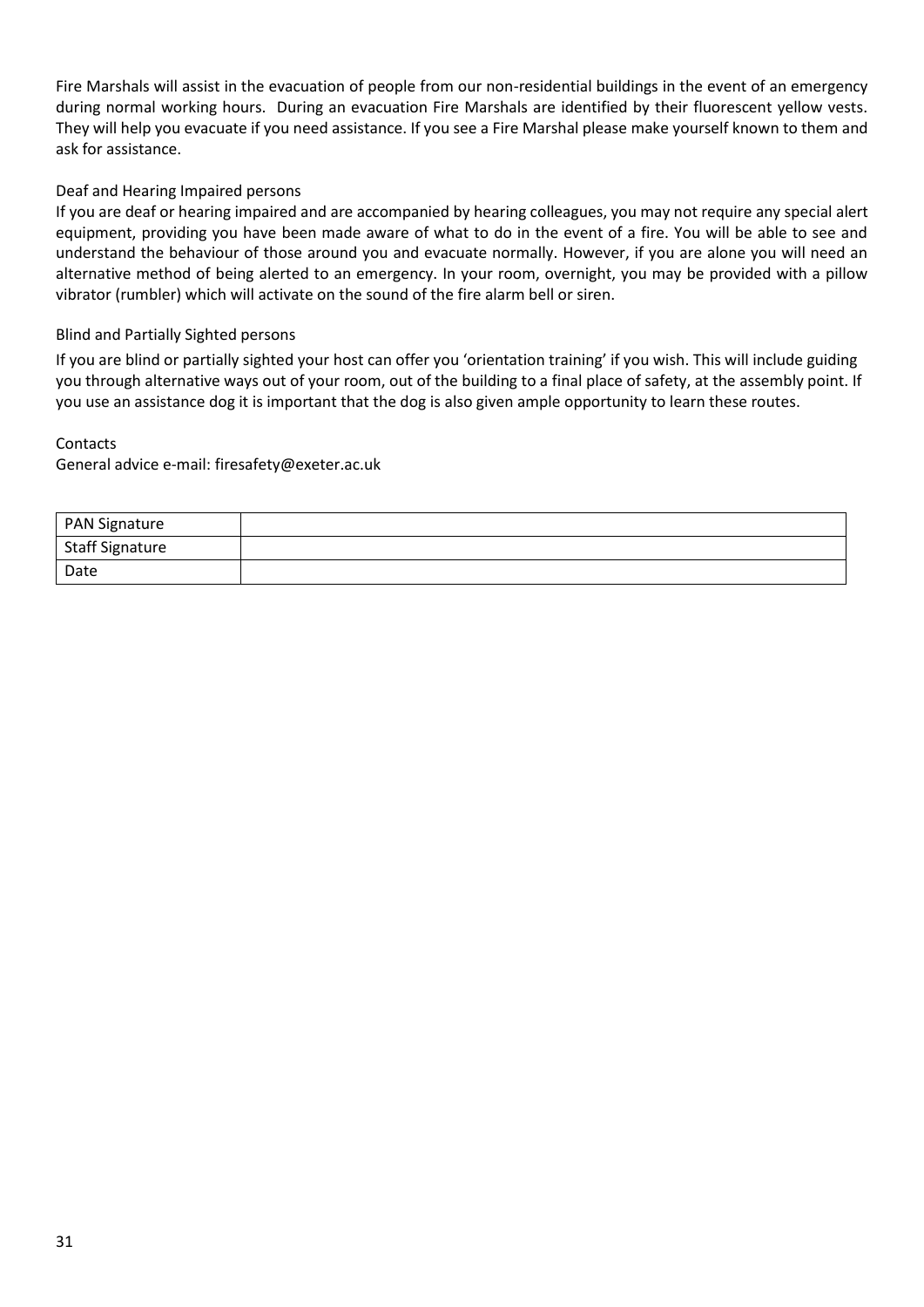

#### **PART TWO - INFORMATION FOR EVACUATION TEAM IN THE EVENT OF AN EMERGENCY**

| <b>CONTACT DETAILS</b>           |                  |                                         |  |  |
|----------------------------------|------------------|-----------------------------------------|--|--|
| <b>Name</b>                      | Mobile Telephone | University address covered by this plan |  |  |
| [Print full first and last name] | Number           | [Name of Building,                      |  |  |
|                                  |                  | Floor and Room Number]                  |  |  |
|                                  |                  |                                         |  |  |
|                                  |                  |                                         |  |  |
|                                  |                  |                                         |  |  |
|                                  |                  |                                         |  |  |

| <b>YES</b> | <b>NO</b> |
|------------|-----------|
| <b>YES</b> | <b>NO</b> |
| <b>YES</b> | <b>NO</b> |
| <b>YES</b> | <b>NO</b> |
| <b>YES</b> | NO.       |
| <b>YES</b> | <b>NO</b> |
| <b>YES</b> | <b>NO</b> |
|            |           |
|            |           |
|            |           |

Following the completion of this data:

1. Advise the PAN to put the emergency number of Estate Patrol (01392 72 2222) in their mobile phone and advise them to call them in the event of an evacuation.

2. Ensure a copy of this document is put in the Fire Log [box] and copies are sent to Estate Patrol and the Person in Charge.

| Pan Signature   |  |
|-----------------|--|
| Staff Signature |  |
| Date            |  |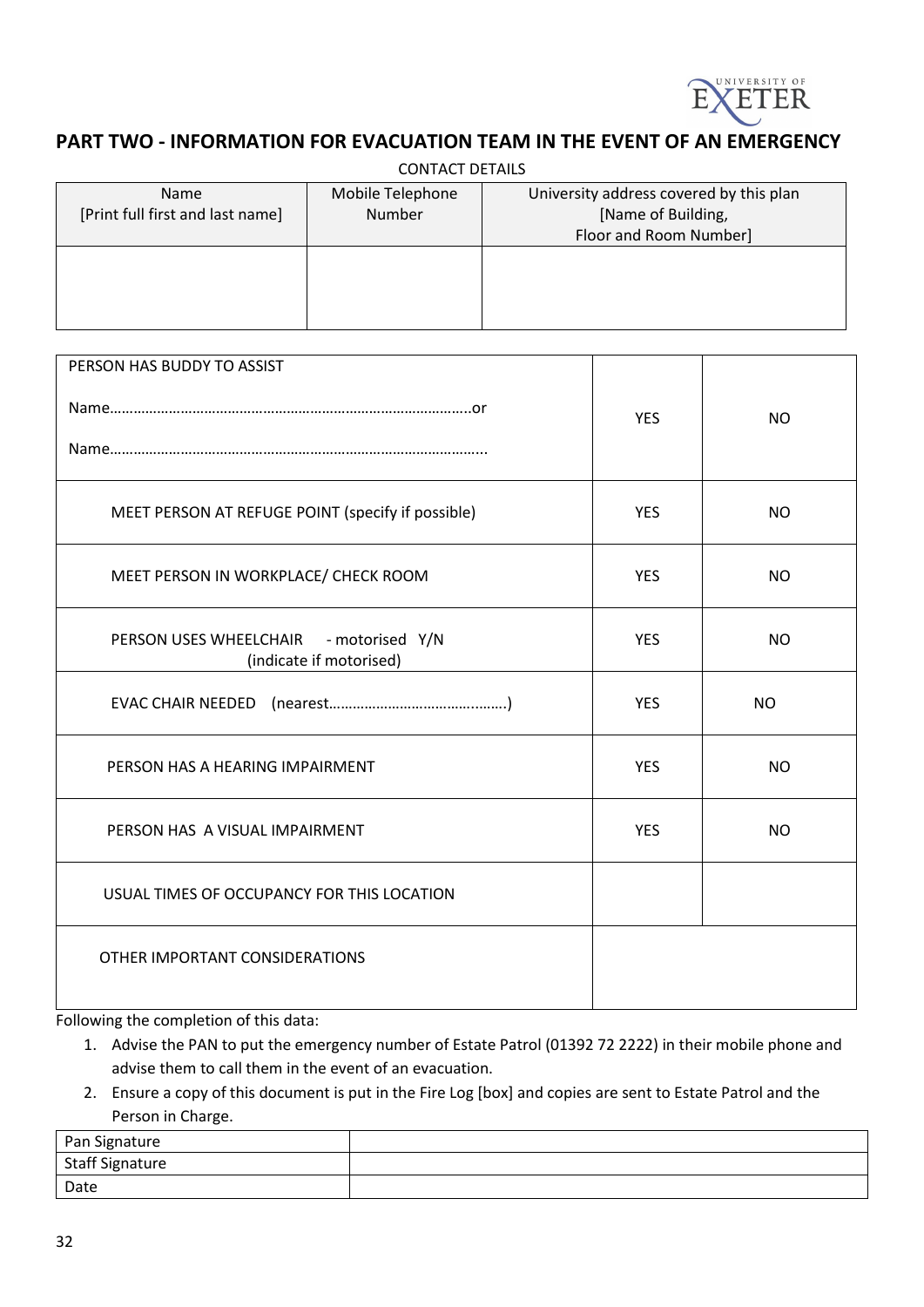#### Part C: PEEP Process for Visitors

#### C 1.0 Introduction and Background Information

Visitors to the University may have a range of assistance needs that may or may not be obvious or apparent. We however still have a duty to ensure that they can be evacuated in the event of an emergency. (See section 1.0)

Since the advent of disability discrimination Legislation buildings have, over time have rightly become more accessible to persons who may have mobility issues. However the provisions for assisting the evacuation of such persons have lagged behind and there will be situations where a visitor may find escape activity problematic. It is often possible to provide the necessary assistance once the need has been identified. Visitors can be characterized in a number of ways, but for our purposes we can group those who arrive at our campuses for:

- Regular planned Visits
- Occasional Planned visits
- Unplanned Visits to Specific Individuals or Departments
- Unplanned Visits to Public Buildings on our Campuses
- Visitors to planned events
- Contractors

#### C 2.1 Regular Planned Visitors

Since we know this person is coming to the University at a specific time or range of times –for example a visiting lecturer, we can use the questions on the Initial Assessment form to identify whether the need for a PEEP exists, and if so use the PEEP process for staff in part B as guidance in producing a PEEP suitable for this person's needs. This is the responsibility of the staff member arranging the visit who will be supported by their College or Professional Service.

#### C 2.2 Occasional Planned Visits

As with regular planned visitors it should be possible to use the questions on the Initial assessment form to identify whether a PEEP is required. It is a matter for the staff member arranging the visit (supported by their College or Professional Service) to determine how much of the process is necessary to cater for their guest. In normal circumstances a visitor that is accompanied at all times may not require a PEEP. However if the assistance of persons outside the department may be needed to facilitate evacuation (for example Estate Patrol) then a plan must be produced, the appropriate persons informed, and a copy made available in the building Fire Box for each building visited. These should be removed at the completion of the visit.

#### C 2.3 Unplanned Visits to Specific Individuals or Departments

Sometimes a visitor will arrive unexpectedly. It is the duty of the person accepting the visit to ensure that the visitor's needs are identified and catered for. It is normal for such visitors to be accompanied when in our buildings. Where special assistance needs are identified that may prevent satisfactory evacuation from an area, then the person should be excluded from that area unless it is possible to put an adequate PEEP in place. Remember: generally Lifts should not be used for evacuation purposes.